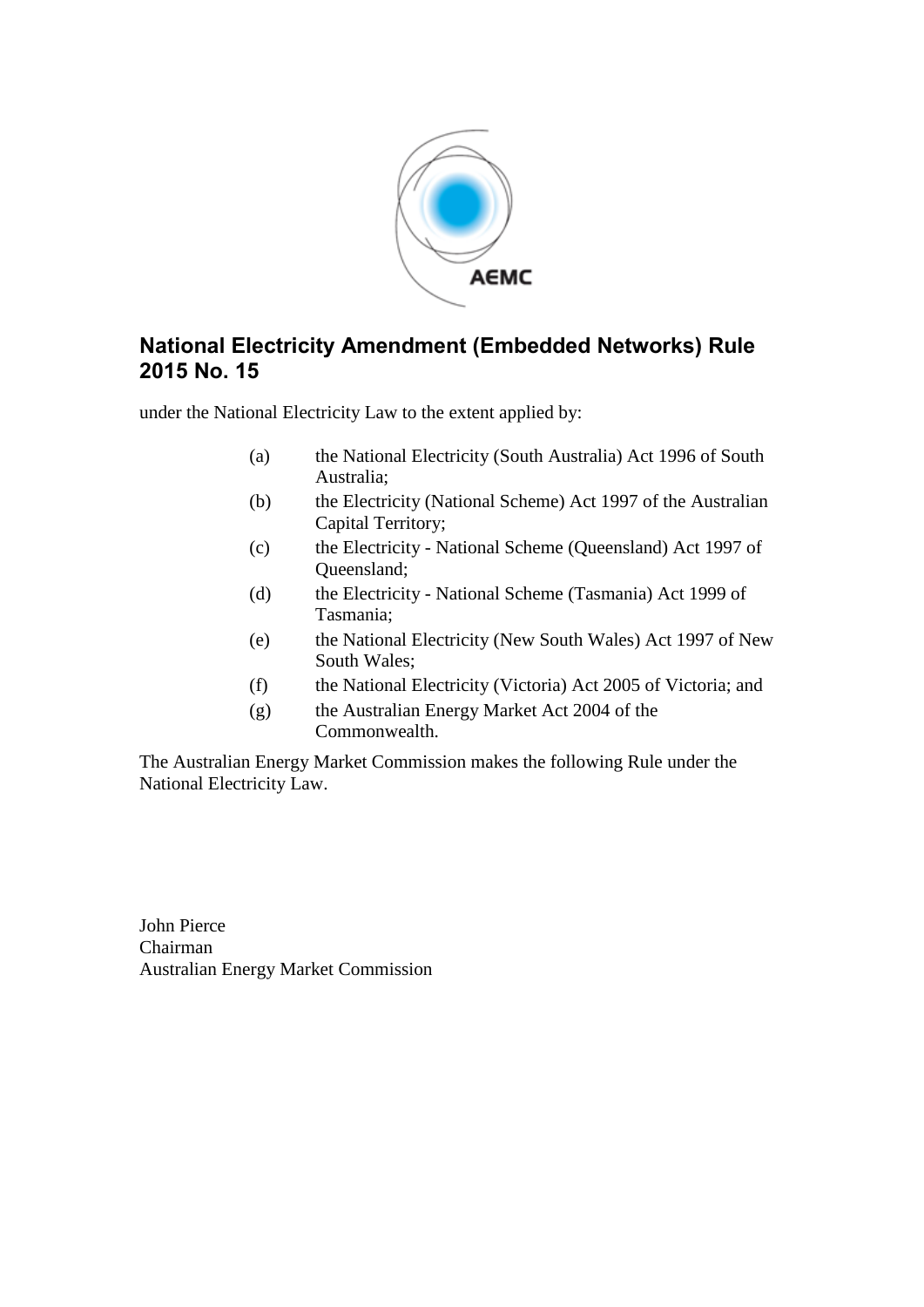### **National Electricity Amendment (Embedded Networks) Rule 2015 No. 15**

### **1 Title of Rule**

This Rule is the *National Electricity Amendment (Embedded Networks) Rule 2015 No.15*.

# **2 Commencement**

Schedule 1 commences operation on 1 December 2016.

Schedules 2, 4 and 5 commence operation on 1 December 2017, immediately after Schedules 2, 3 and 4 of the *National Electricity Amendment (Expanding Competition in metering and related services) Rule 2015 No.12*.

Schedules 3 and 6 commence operation on 17 December 2015.

#### **Note**

Some of the amendments in Schedules 2, 4 and 5 amend clauses that were either inserted or amended as part of *National Electricity Amendment (Expanding Competition in metering and related services) Rule 2015 No.12*. That rule was made on 26 November 2015 and three of its schedules commence on 1 December 2017. On 1 December 2017 those schedules will be consolidated into the National Electricity Rules. They will be consolidated into the Rules before Schedules 2, 4 and 5 of this rule are consolidated.

# <span id="page-1-0"></span>**3 Amendment of the National Electricity Rules.**

The National Electricity Rules are amended as set out in [Schedule 1.](#page-3-0)

### <span id="page-1-1"></span>**4 Amendment of the National Electricity Rules**

The National Electricity Rules are amended as set out in [Schedule 2.](#page-4-0)

# <span id="page-1-2"></span>**5 Amendment of the National Electricity Rules**

The National Electricity Rules are amended as set out in [Schedule 3.](#page-5-0)

# **6 Amendment of the National Electricity Rules**

The National Electricity Rules are amended as set out in [Schedule 4.](#page-7-0)

# **7 Amendment of the National Electricity Rules**

The National Electricity Rules are amended as set out in [Schedule 5.](#page-18-0)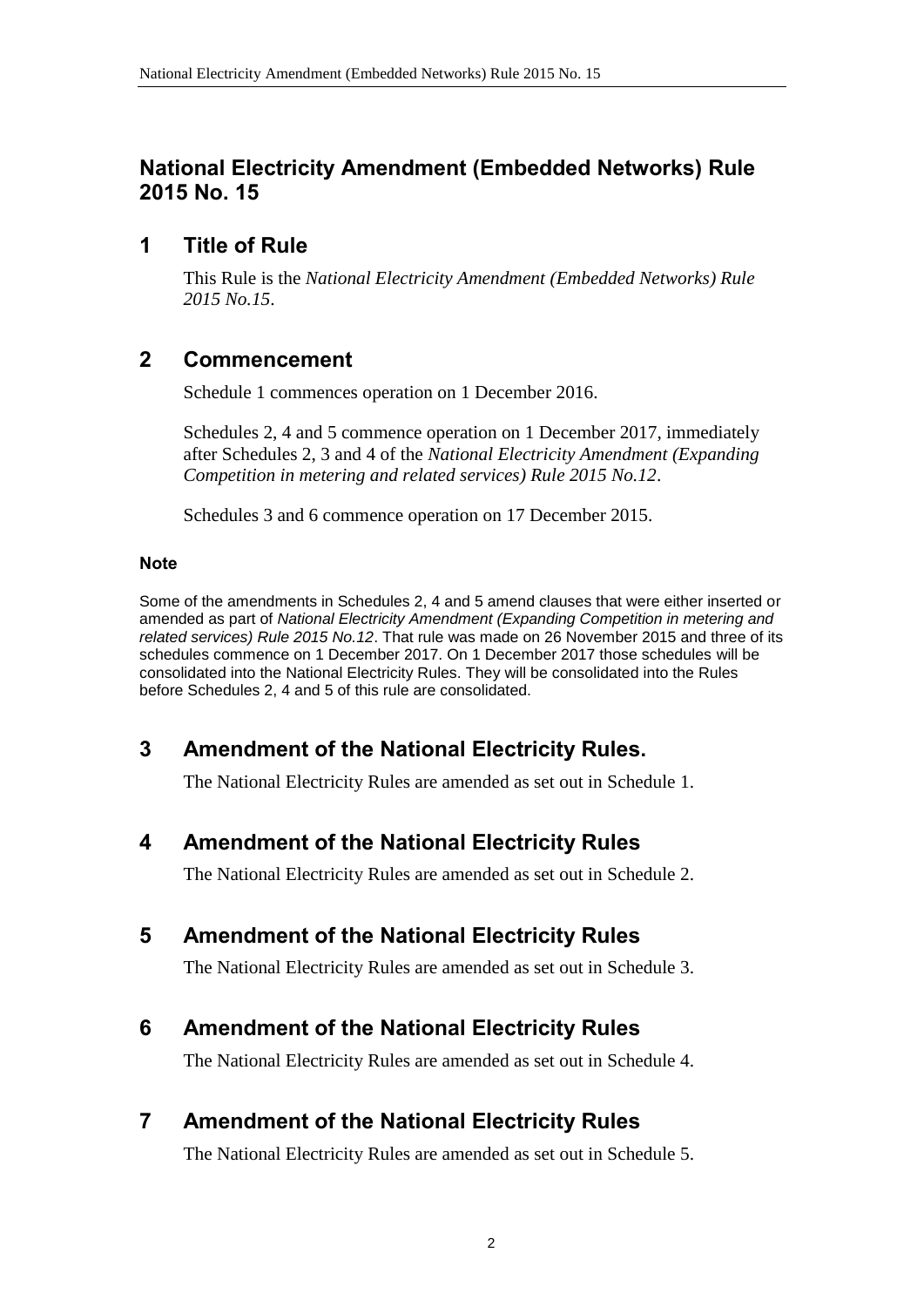# <span id="page-2-0"></span>**8 Savings and Transitional Amendments to the National Electricity Rules**

The National Electricity Rules are amended as set out in [Schedule 6.](#page-22-0)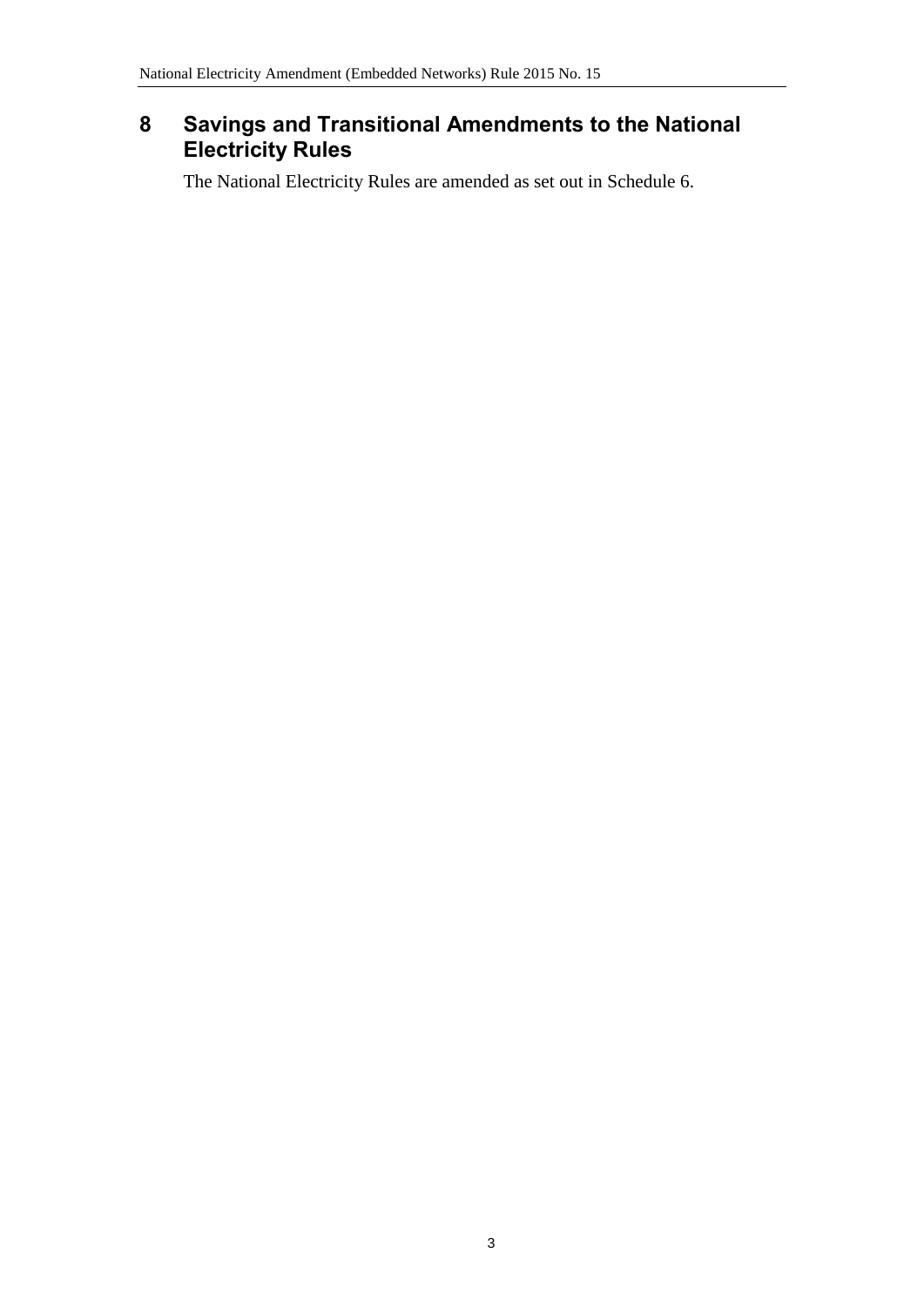### <span id="page-3-0"></span>**Schedule 1 Amendment to the National Electricity Rules**

[\(Clause 3\)](#page-1-0)

### **[1] Clause 2.5.1 Registration as a Network Service Provider**

In clause 2.5.1(d), omit "subject to such conditions as the *AER* deems appropriate" after "the operation of Chapter 5".

## **[2] Clause 2.5.1 Registration as a Network Service Provider**

After clause 2.5.1(d), insert:

- (d1) An exemption granted by the *AER* under paragraph (d):
	- (1) is, if the exemption relates to a person who owns, controls or operates an *embedded network*, deemed to be subject to the *ENM conditions* unless:
		- (i) the *embedded network* the subject of the exemption is located in a *participating jurisdiction* in which persons *connected*, or proposed to be *connected*, to the *embedded network* are not afforded the right to a choice of *retailer*; or
		- (ii) the *AER* has made a determination under paragraph (d2); and
	- (2) may be subject to such other conditions as the *AER* deems appropriate.
- (d2) If the *AER* considers that the likely costs of complying with *ENM conditions* outweigh the likely benefits to persons *connected*, or proposed to be *connected*, to the *embedded network*, the *AER* may, when granting an exemption under paragraph (d), determine to exempt that person or class of persons from the requirement to comply with the *ENM conditions* until such time as an *ENM conditions trigger* occurs.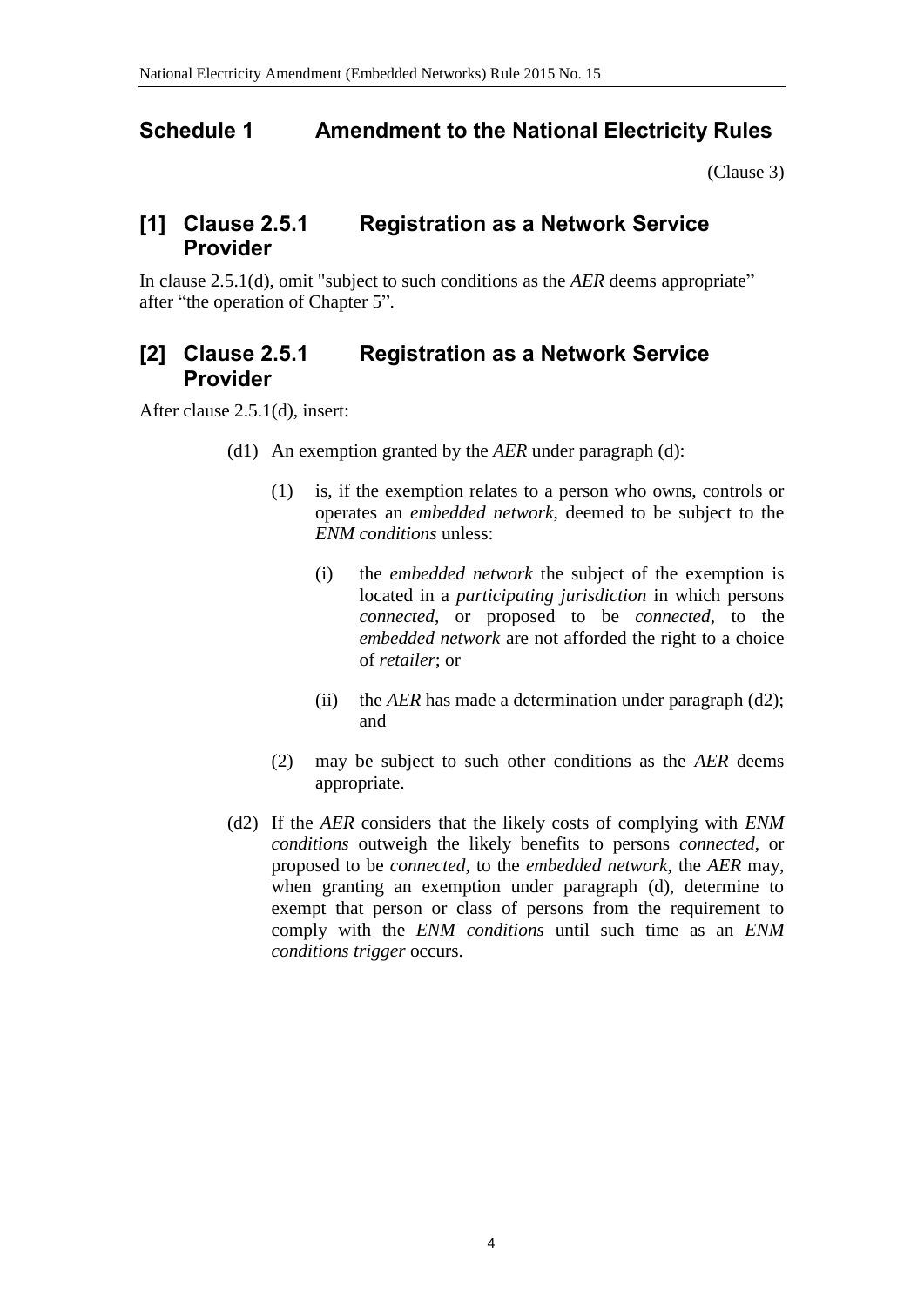# <span id="page-4-0"></span>**Schedule 2 Amendment to the National Electricity Rules**

# **[1] Clause 8.2.1 Application and guiding principles**

In clause 8.2.1(a1), insert ", *Embedded Network Managers*" after "*Metering Data Providers*".

# **[2] Clause 8.2.1 Application and guiding principles**

In clause 8.2.1(h)(11), omit "or *Metering Data Provider*" wherever appearing and substitute ", *Metering Data Provider* or *Embedded Network Manager*".

# **[3] Clause 8.6.1A Application**

In clause 8.6.1A, omit "and *Metering Data Providers*" and substitute ", *Metering Data Providers* and *Embedded Network Managers*".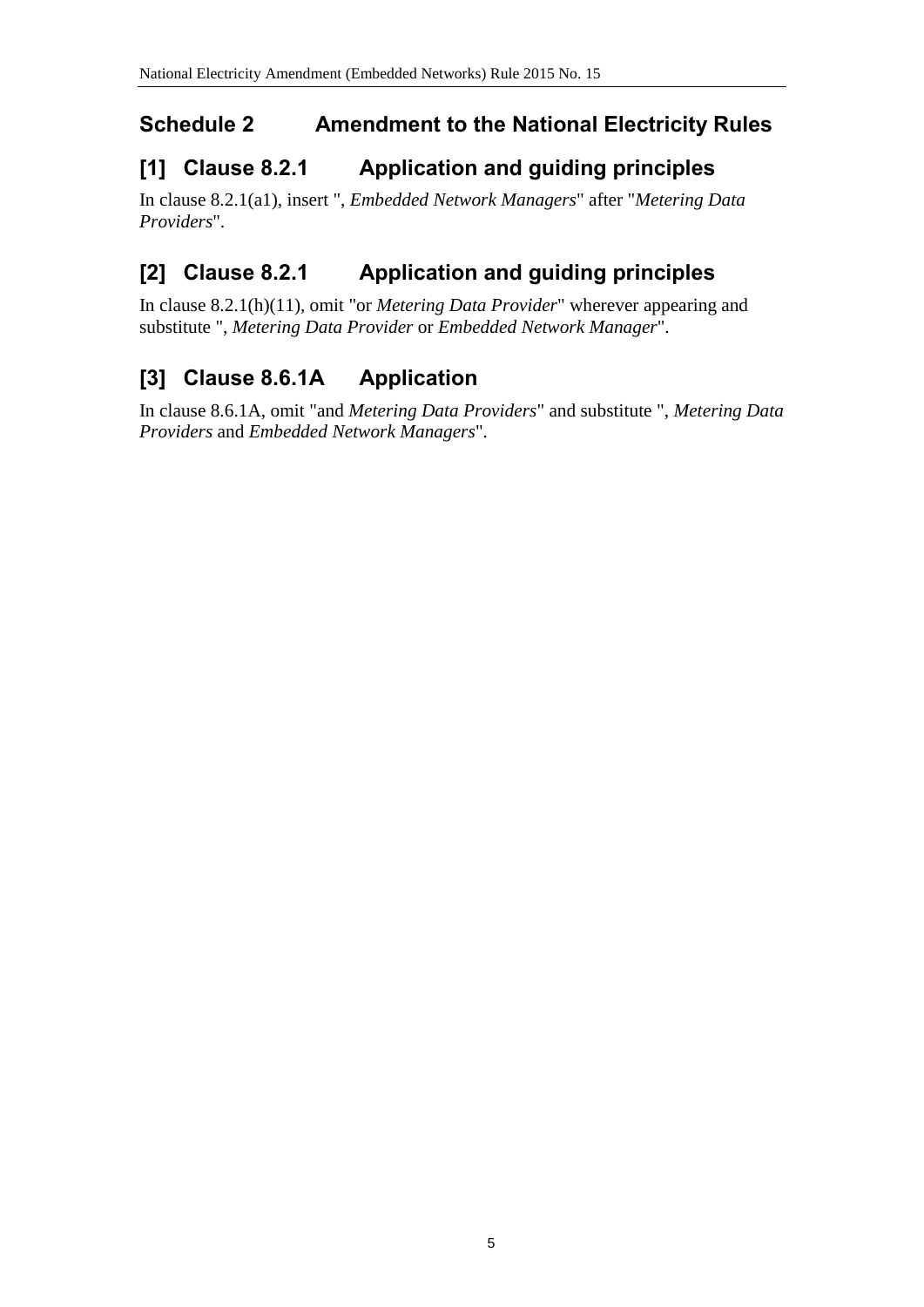### <span id="page-5-0"></span>**Schedule 3 Amendment to the National Electricity Rules**

### **[1] Clause 7.7 Entitlement to metering data and access to metering installation**

After clause 7.7(a), insert:

(a1) In addition to the persons listed in paragraph (a), an *Exempt Embedded Network Service Provider* may access and receive *metering data* in relation to a *metering installation* at a *child connection point* on its *network*.

### **[2] Clause 7.7 Entitlement to metering data and access to metering installation**

Omit clause 7.7(a1) and substitute:

- (a2) Without limiting paragraphs (a) or  $(a1)$ , a:
	- (1) *retailer* is entitled to access or receive *NMI Standing Data*;
	- (2) *customer authorised representative* is entitled to access or receive the relevant data referred to in paragraph (a);
	- (3) *retailer* or a *Distribution Network Service Provider* is entitled to access or provide the relevant data referred to in paragraph (a) to a *customer authorised representative*; and
	- (4) *Exempt Embedded Network Service Provider* is entitled to access or receive the relevant data referred to in paragraph (a1),

after having first done whatever may be required or otherwise necessary, where relevant, under any applicable privacy legislation (including if appropriate making relevant disclosures or obtaining relevant consents from *retail customers*).

### **[3] Chapter 10 New Definitions**

In Chapter 10, insert the following new definitions in alphabetical order:

#### *child connection point*

The agreed point of *supply* between an *embedded network* and an electrical installation, *generating unit* or other *network connected* to that *embedded network*, for which a *Market Participant* is, or proposes to be, *financially responsible*.

#### *embedded network*

A *distribution system*, *connected* at a *parent connection point* to either a *distribution system* or *transmission system* that forms part of the *national*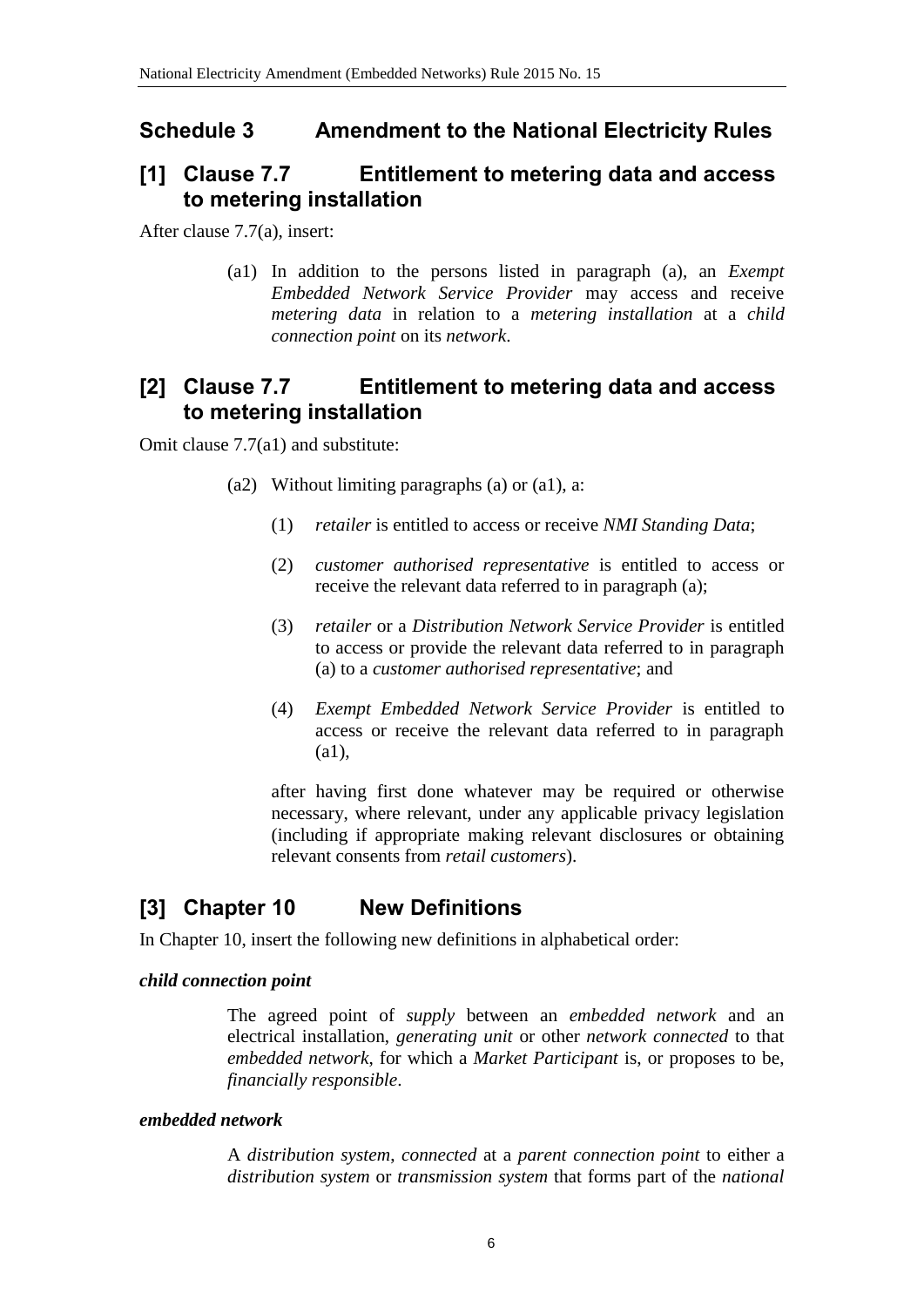*grid*, and which is owned, controlled or operated by a person who is not a *Network Service Provider*.

#### *Exempt Embedded Network Service Provider*

A person who engages in the activity of owning, controlling or operating an *embedded network* under an exemption granted or deemed to be granted by the *AER* under section 13 of the *National Electricity Law* and clause 2.5.1(d).

#### *parent connection point*

The *connection point* between an *embedded network* and a *Network Service Provider's network*.

#### *small customer*

- (a) In a *participating jurisdiction* where the *National Energy Retail Law* applies as a law of that *participating jurisdiction*, has the meaning given in the *National Energy Retail Law*.
- (b) Otherwise, has the meaning given in *jurisdictional electricity legislation*.

### **[4] Chapter 10 Substituted Definitions**

In Chapter 10, substitute the following definition:

#### *large customer*

- (a) In a *participating jurisdiction* where the *National Energy Retail Law* applies as a law of that *participating jurisdiction*, has the meaning given in the *National Energy Retail Law*.
- (b) Otherwise, has the meaning given in *jurisdictional electricity legislation*, or a *retail customer* that is not a *small customer*.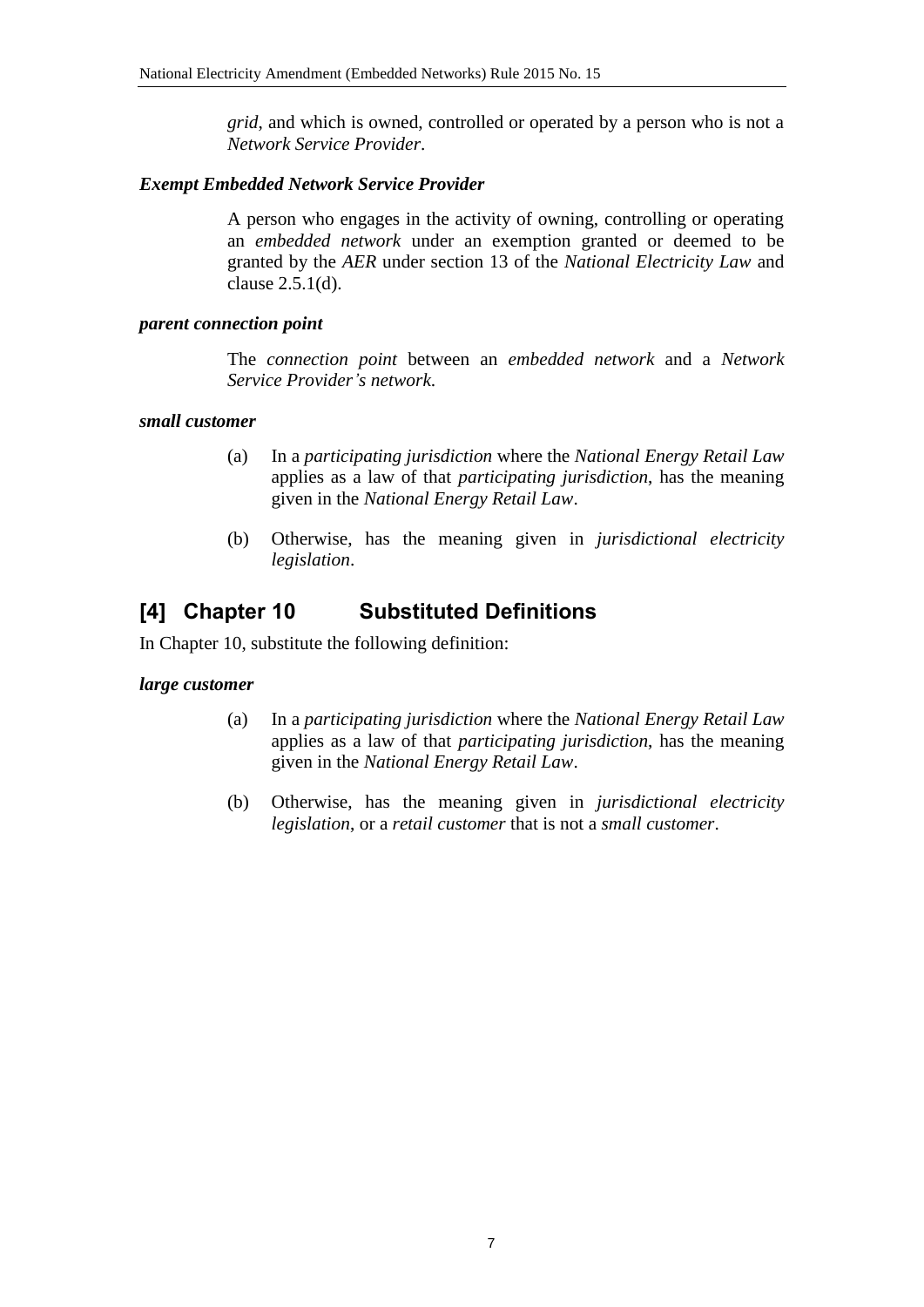### <span id="page-7-0"></span>**Schedule 4 Amendment to the National Electricity Rules**

[\(Clause 4\)](#page-1-1)

### **[1] Clause 7.1.1 Contents**

After clause 7.1.1(b), insert:

(b1) the qualifications and registration requirements applying to *Embedded Network Managers*;

## **[2] Clause 7.3.2 Role of the Metering Coordinator**

Omit clause 7.3.2(i)(2)(i) and substitute:

(i) on the request of the *financially responsible Market Participant*, *Local Network Service Provider* or, *Exempt Embedded Network Service Provider* in relation to a *child connection point* on its *network*;

## **[3] Clause 7.3.2 Role of the Metering Coordinator**

Omit clause 7.3.2(i)(3)(i) and substitute:

(i) on the request of the *financially responsible Market Participant*, *Local Network Service Provider*, *Incoming Retailer* or, *Exempt Embedded Network Service Provider* in relation to a *child connection point* on its *network*;

#### **[4] Rule 7.4 Qualification, Registration and nature of appointment of Metering Providers and Metering Data Providers**

Omit the heading of rule 7.4, and substitute "Qualification and Registration of Metering Providers, Metering Data Providers and Embedded Network Managers".

### **[5] New Clause 7.4.2A Qualifications and registration of Embedded Network Managers**

After clause 7.4.2, insert:

#### **7.4.2A Qualifications and registration of Embedded Network Managers**

- (a) An *Embedded Network Manager* must:
	- (1) meet the requirements set out in schedule 7.7; and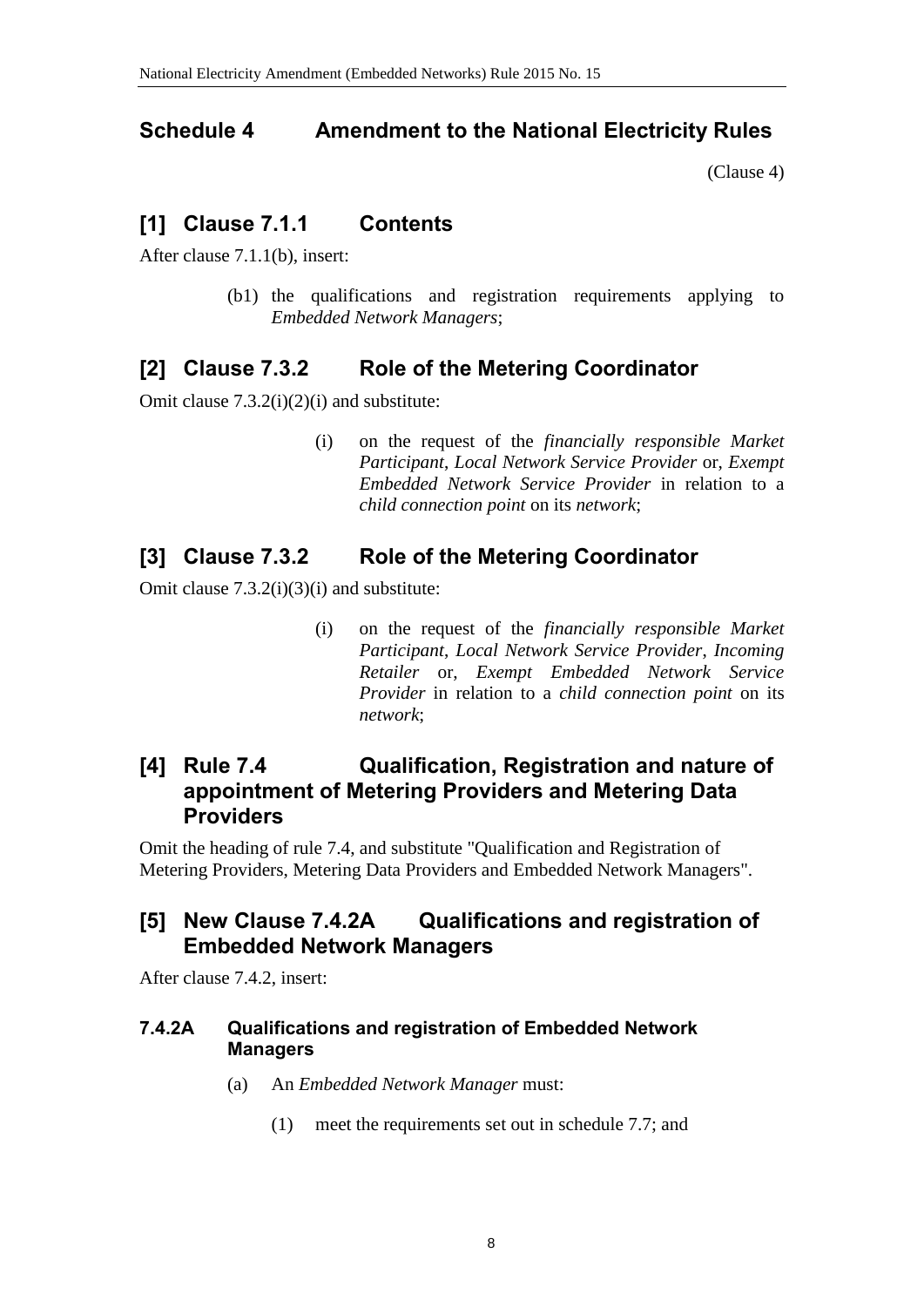- (2) be accredited and registered by *AEMO* in that capacity in accordance with the qualification process established under clause S7.7.1(b).
- (b) Any person may apply to *AEMO* for accreditation and registration as an *Embedded Network Manager*.
- (c) *AEMO* must include requirements for accreditation and registration of *Embedded Network Managers* in the *ENM service level procedures*. The adoption of the requirements by *Embedded Network Managers* is to be included in the qualification process in accordance with clause S7.7.1(b). The requirements must include a dispute resolution process.
- (d) *AEMO* must develop and *publish* guidelines to assist persons wishing to be accredited and registered by *AEMO* as an *Embedded Network Manager* with the preparation of their applications to *AEMO*.
- (e) An *Embedded Network Manager* must comply with the provisions of the *Rules* and procedures authorised under the *Rules* that are expressed to apply to *Embedded Network Managers*.

#### **[6] New Clause 7.4.2B List of Embedded Network Managers**

After new clause 7.4.2A, insert:

#### **7.4.2B List of Embedded Network Managers**

*AEMO* must *publish* and maintain a list of persons accredited and registered as *Embedded Network Managers*.

#### **[7] Clause 7.4.4 Deregistration of Metering Providers, and Metering Data Providers**

Omit clause 7.4.4, including the heading, and substitute:

#### **7.4.4 Deregistration of Metering Providers, Metering Data Providers and Embedded Network Managers**

- (a) *AEMO* must establish, maintain and *publish* a procedure for deregistration of *Metering Providers* and *Metering Data Providers* which incorporates the principles specified in paragraph (b).
- (a1) *AEMO* must establish, maintain and *publish* a procedure for deregistration of *Embedded Network Managers*. This procedure must include a process for:
	- (1) voluntary deregistration by *Embedded Network Managers*; and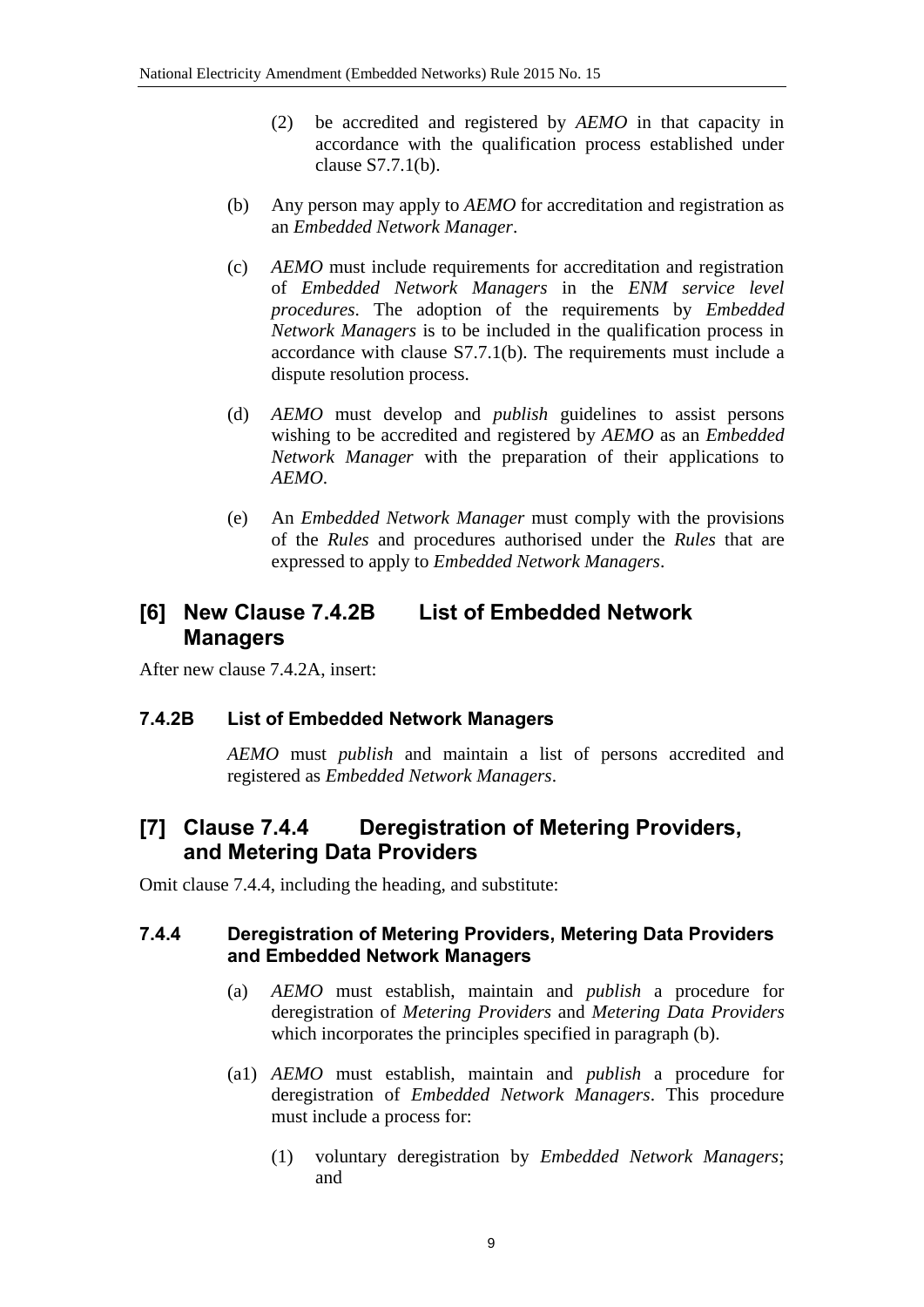- (2) determining a breach of the provisions of the *Rules* or of the procedures under the *Rules* by *AEMO*, which process incorporates the principles specified in paragraph (b).
- (a2) *AEMO* must deregister an *Embedded Network Manager* if the *Embedded Network Manager* requests deregistration and the request is made in accordance with the procedures developed by *AEMO* under paragraph (a1)(1).
- (b) A breach of the provisions of the *Rules* or of the procedures authorised under the *Rules* must be determined against the following principles:
	- (1) the definition of breach must contain three or more levels of severity, the highest level of severity being a 'material breach';
	- (2) the deregistration of a *Metering Provider*, *Metering Data Provider* or an *Embedded Network Manager* can only occur if it can be demonstrated that the person has committed a material breach; and
	- (3) the levels of a breach with severity below a material breach are to be treated as warnings with different levels of magnitude.
- (c) If *AEMO* reasonably determines that a *Metering Provider*, *Metering Data Provider* or an *Embedded Network Manager* has breached a provision of the *Rules* or of procedures authorised under the *Rules* that applies to *Metering Providers*, *Metering Data Providers* or *Embedded Network Managers*:
	- (1) *AEMO* must send to that *Metering Provider*, *Metering Data Provider* or *Embedded Network Manager* a notice in writing setting out the nature of the breach; and
	- (2) *AEMO* must, if the *Metering Provider*, *Metering Data Provider* or *Embedded Network Manager* remains in breach for a period of more than 7 days after notice in accordance with subparagraph  $(c)(1)$ , conduct a review to assess the *Metering Provider's*, *Metering Data Provider's* or *Embedded Network Manager's* capability for ongoing compliance with the *Rules* or procedures authorised under the *Rules*.
- (d) *AEMO* may, following a review conducted under subparagraph (c)(2) and in accordance with the procedure under paragraph (a), deregister the *Metering Provider*, *Metering Data Provider* or *Embedded Network Manager*, suspend the person from some categories of registration or allow the person to continue to operate under constraints agreed with *AEMO*.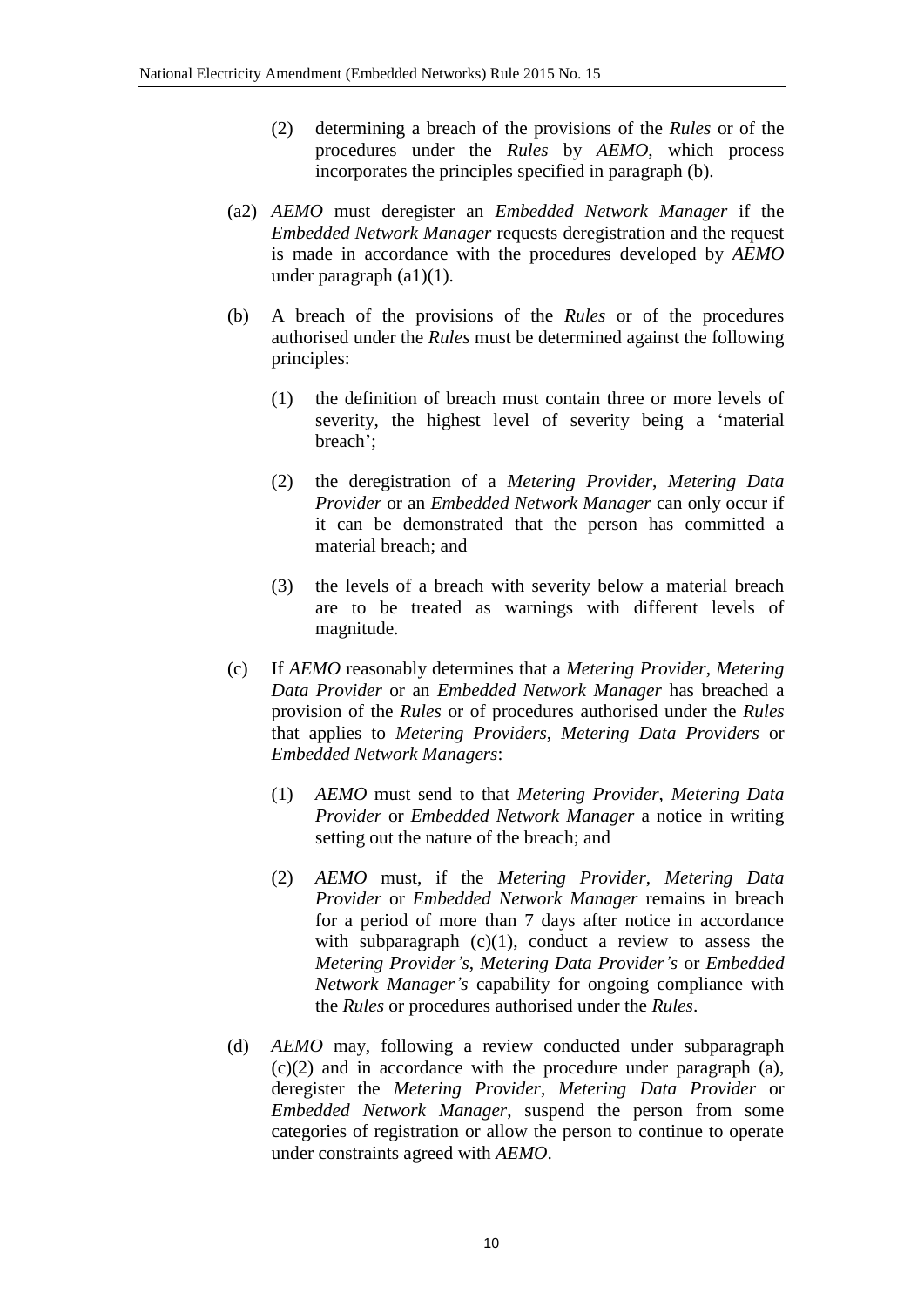- (e) If following a review under subparagraph (c)(2), *AEMO* deregisters or suspends from some categories of registration or allows the *Metering Provider*, *Metering Data Provider* or *Embedded Network Manager* to continue to operate under constraints, then *AEMO* must inform:
	- (1) the relevant *Metering Coordinator(s)* and the relevant *financially responsible Market Participants*; and
	- (2) in the case of an *embedded network manager* only, the *Exempt Embedded Network Service Provider*,

of the outcome of that review.

#### **[8] New Rule 7.5A Role and Responsibility of Embedded Network Managers**

After rule 7.5, insert:

#### **7.5A Role and Responsibility of Embedded Network Managers**

#### **7.5A.1 Responsibility of Embedded Network Managers for management services**

The provision of *embedded network management services* must be carried out only by an *Embedded Network Manager*.

#### **7.5A.2 EN information**

An *Embedded Network Manager* must:

- (a) maintain information about the types and configuration of *metering installations* at the *parent connection point* and all *child connection points* on the *Embedded Network Manager's embedded network* and about the subtractive or other arrangements used in respect of those *metering installations* relevant to *settlements*; and
- (b) in accordance with the *B2B Procedures*, make that information available on request to:
	- (1) the *financially responsible Market Participant* for any *child connection point* on the *embedded network* or that *Market Participant's Metering Coordinator*;
	- (2) any *Incoming Retailer* or its *Metering Coordinator*; or
	- (3) the *Exempt Embedded Network Service Provider* of the relevant *embedded network*.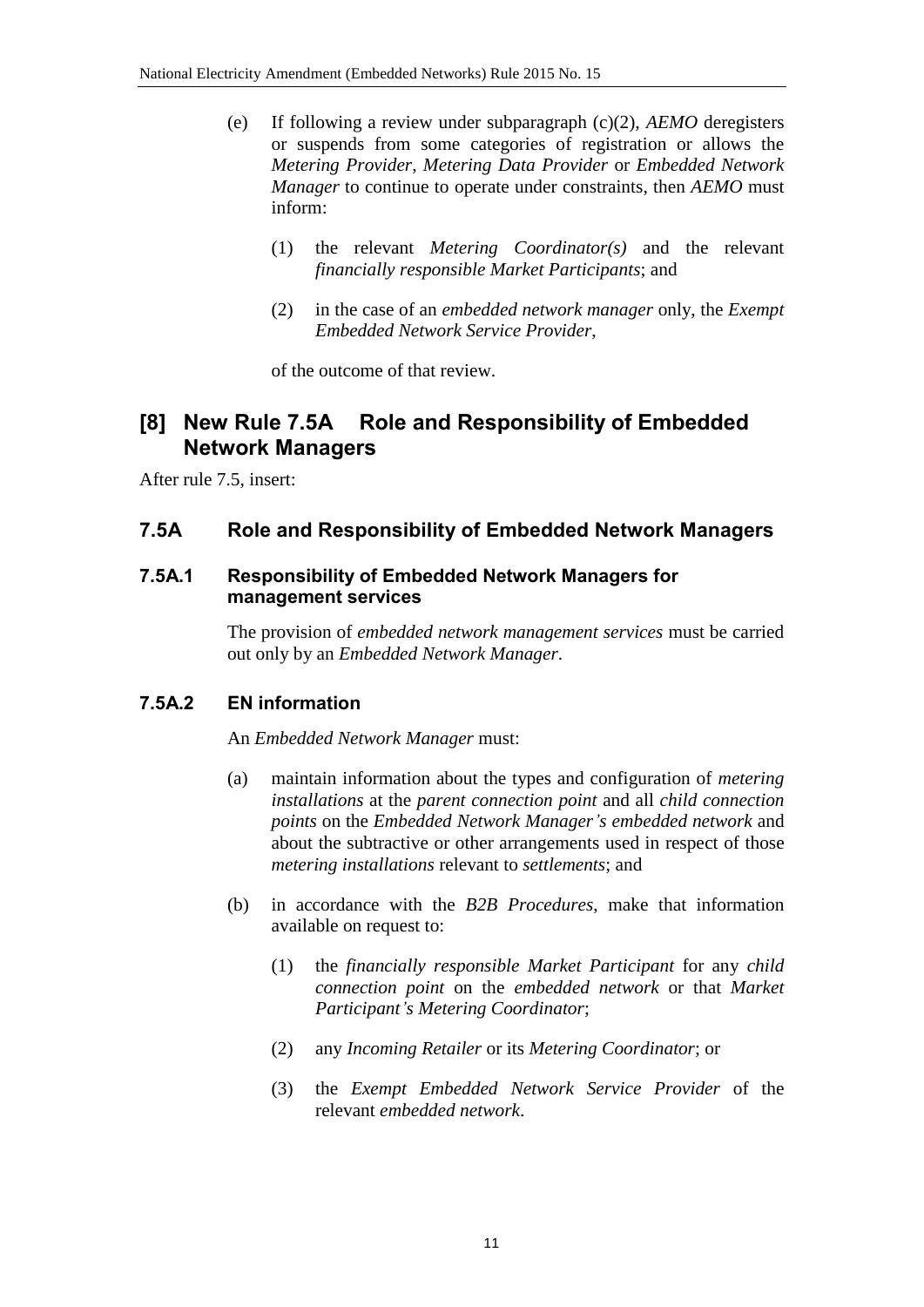#### **Note**

Schedule 4 of the *National Electricity Amendment (Expanding Competition in metering and related services) Rule 2015 No.12* inserts a definition for *Incoming Retailer*.

#### **[9] Clause 7.8.2 Metering installation components**

In clause 7.8.2(c), omit "The *financially responsible Market Participant*" and substitute "Subject to paragraph (ea), the *financially responsible Market Participant*".

#### **[10] Clause 7.8.2 Metering installation components**

In clause 7.8.2(d)(1), insert "on its *network*" after "*metering installation*".

### **[11] Clause 7.8.2 Metering installation components**

After clause 7.8.2(e), insert:

- (ea) An *Embedded Network Manager* at a *child connection point* on an *embedded network* for which it is the *Embedded Network Manager* must:
	- (1) apply to *AEMO* for a *NMI* for a *metering installation* at a *child connection point*;
	- (2) provide the *Metering Coordinator*, *financially responsible Market Participant* and the *Exempt Embedded Network Service Provider* with the *NMI* for the *metering installation* within *5 business days* of receiving the *NMI* from *AEMO*; and
	- (3) register the *NMI* with *AEMO* in accordance with procedures from time to time specified by *AEMO*.
- (eb) The obligation in paragraph (ea) does not apply to the extent a *metering installation* at a *child connection point* already has a *NMI*.
- (ec) *AEMO* must issue for each *metering installation* at a *child connection point* a unique *NMI* to the *Embedded Network Manager*.

### **[12] Clause 7.8.7 Metering point**

In clause 7.8.7(b), insert "or, in the case of a *child connection point*, the *Embedded Network Manager*," after "*Local Network Service Provider* ".

### **[13] Clause 7.8.13 Joint metering installations**

After clause 7.8.13(d), insert:

(e) Clause 7.8.13 does not apply to a *metering installation* at a *child connection point*.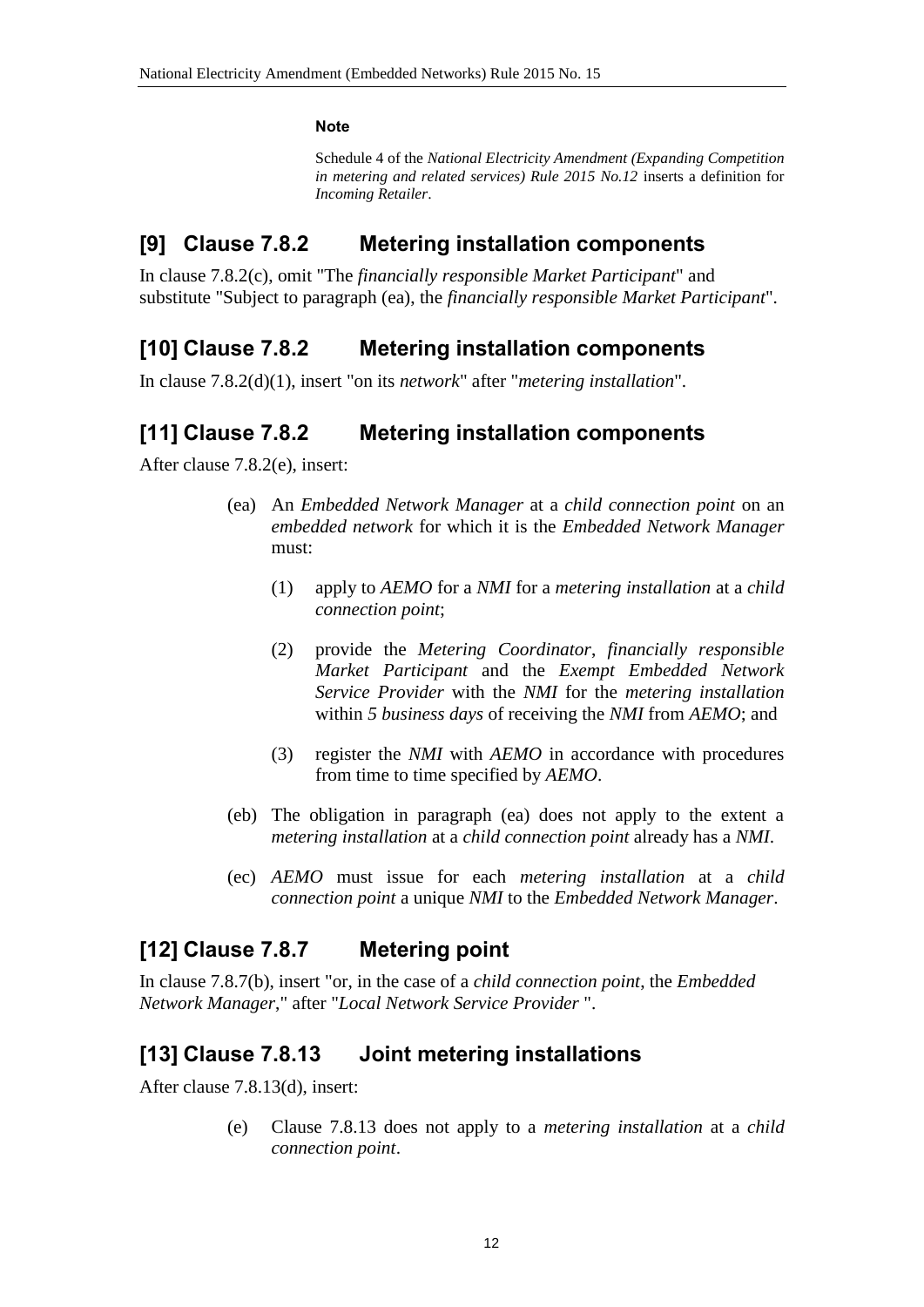## **[14] Clause 7.10.2 Data management and storage**

In clauses 7.10.2(a)(3), 7.10.2(a)(4) and 7.10.2(e), omit "7.15.5(c)(5)" wherever appearing and substitute "7.15.5(c)(5a)".

#### **[15] Clause 7.10.3 Provision of metering data to certain persons**

In clause 7.10.3.(a), omit "7.15.5.(c)(5)" and substitute "7.15.5(c)(5a)".

## **[16] Clause 7.10.5 Periodic energy metering**

In clause 7.10.5(a), insert ", *Embedded Network Manager* in relation to *child connection points*" after "*Local Network Service Providers*".

### **[17] Clause 7.11.1 Metering database**

In clause 7.11.1(d), omit "7.15.5(c)(5)" and substitute "7.15.5(c)(5a)".

#### **[18] Clause 7.15.4 Additional security controls for small customer metering installations**

In clause 7.15.4(e)(1), insert " *Embedded Network Manager* in relation to *child connection points*" after "*Metering Data Provider*".

### **[19] Clause 7.15.5 Access to Data**

After clause 7.15.5(c)(5), insert:

(5a) in relation to a *metering installation* at a *child connection point*, an *Embedded Network Manager*;

# **[20] Clause 7.15.5 Access to data**

In clause 7.15.5(d)(3), omit "and".

### **[21] Clause 7.15.5 Access to data**

In clause  $7.15.5(d)(4)$ , omit "." and substitute "; and".

### **[22] Clause 7.15.5 Access to data**

After clause 7.15.5(d)(4), insert:

(5) an *Exempt Embedded Network Service Provider* in relation to a *metering installation* at a *child connection point* on its *network*.

# **[23] Clause 7.15.5 Access to Data**

In clause  $7.15.5(f)(2)$ , omit "and".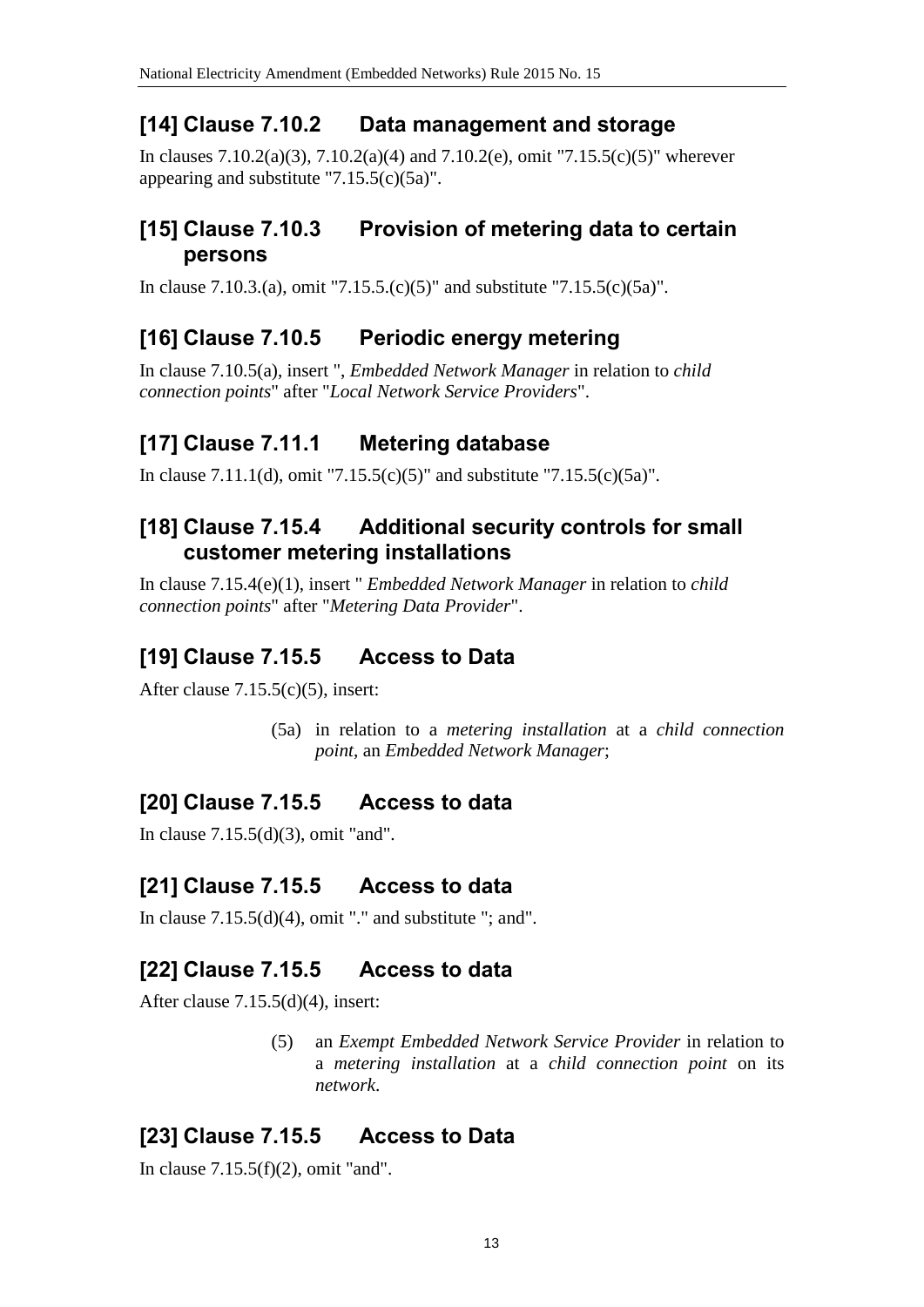## **[24] Clause 7.15.5 Access to Data**

In clause  $7.15.5(f)(3)$ , omit ";" and substitute "; and".

# **[25] Clause 7.15.5 Access to Data**

After clause 7.15.5(f)(3). insert:

(4) *Exempt Embedded Network Service Provider* and its *Embedded Network Manager* may access or receive *metering data*,

#### **[26] Clause 7.16.2 Market Settlement and Transfer Solution Procedures**

In clause 7.16.2(c), omit "and *Metering Data Providers*" and substitute ", *Metering Data Providers* and *Embedded Network Managers*".

### **[27] Clause 7.16.2 Market Settlement and Transfer Solution Procedures**

Omit clause 7.16.2(d) and substitute:

(d) If a *Registered Participant*, *Metering Provider*, *Metering Data Provider* or *Embedded Network Manager* breaches the requirements of the *Market Settlement and Transfer Solution Procedures*, *AEMO* may send to that *Registered Participant*, *Metering Provider*, *Metering Data Provider* or *Embedded Network Manager* a notice in writing setting out the nature of the breach.

### **[28] Clause 7.16.2 Market Settlement and Transfer Solution Procedures**

In clause 7.16.2(e), omit "or *Metering Data Provider*" and substitute ", *Metering Data Provider* or *Embedded Network Manager*".

### **[29] Clause 7.16.3 Requirements of the metrology procedure**

In clause 7.16.3(c)(3), omit "and *Metering Data Providers*" and substitute ", *Metering Data Providers* and *Embedded Network Managers*".

### **[30] Clause 7.16.5 Additional metrology procedure matters**

In clause 7.16.5(a)(1)(v), omit "and *Metering Data Providers*" and substitute ", *Metering Data Providers* and *Embedded Network Managers*".

#### **[31] Clause 7.16.5 Requirements of the metrology procedure**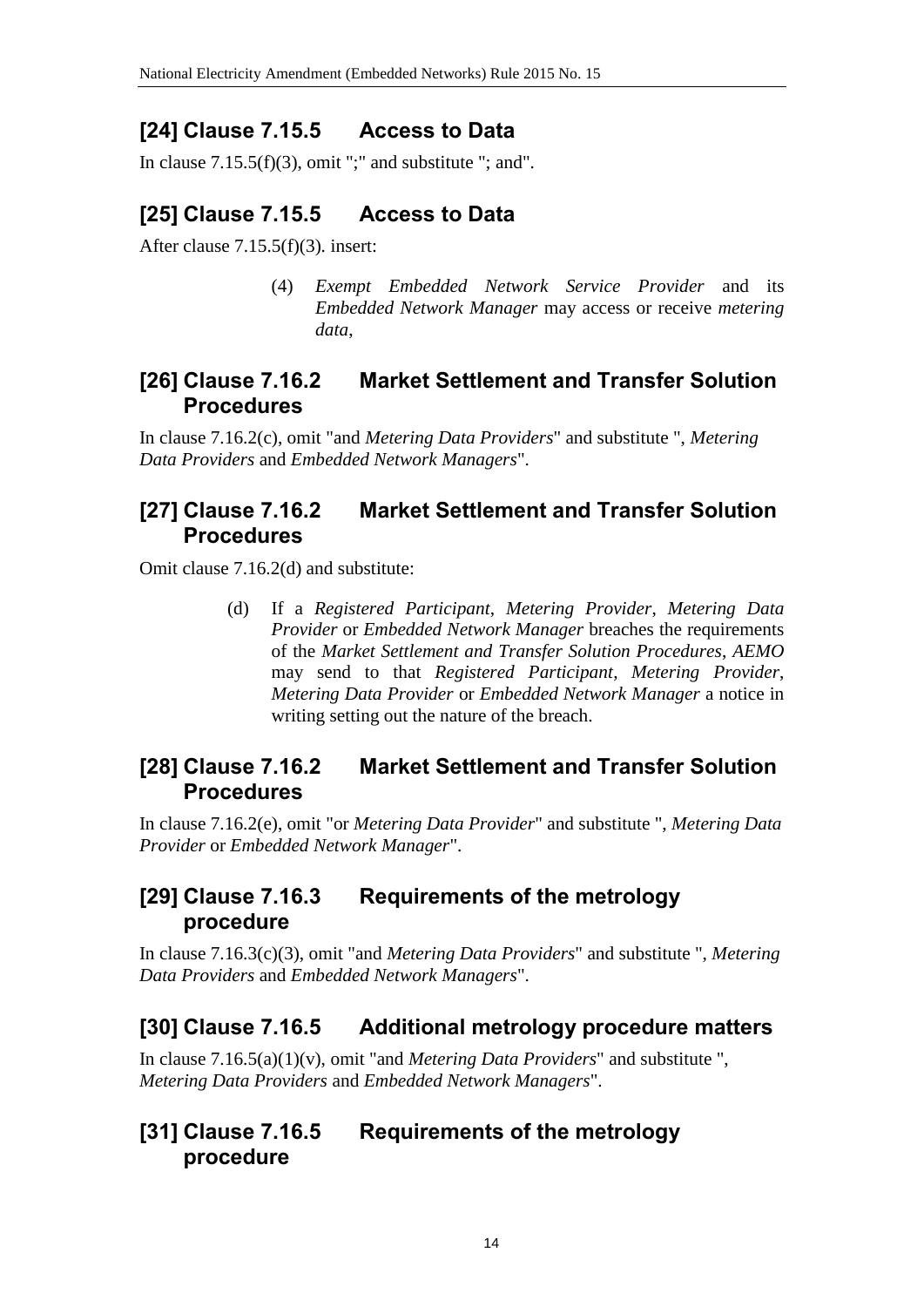Omit clause  $7.16.5(a)(2)(iii)$  and substitute:

(iii) *Metering Provider*, *Metering Data Provider* and *Embedded Network Manager* capabilities in accordance with Schedules 7.2, 7.3 and 7.7 respectively, and accreditation standards;

#### **[32] New Clause 7.16.6A Requirements of the ENM service level procedures**

After clause 7.16.6, insert:

#### **Clause 7.16.6A Requirements of the ENM service level procedures**

- (a) *AEMO* must establish, maintain and *publish* the *ENM service level procedures* that apply to *Embedded Network Managers*, in accordance with this Chapter 7 and this clause 7.16.6A.
- (b) *AEMO* must establish and publish the *ENM service level procedures* in accordance with clause 7.16.7.
- (c) The *ENM service level procedures* must include:
	- (1) a list of *embedded network management services*;
	- (2) the requirements for the provision of *embedded network management services*;
	- (3) the requirements for the management of relevant *EN wiring information*;
	- (4) the requirements for the assignment of the *parent connection point* and *child connection points* on an *embedded network*;
	- (5) application of *distribution loss factors* in relation to the *embedded network*;
	- (6) the requirements for the notification of *distribution loss factors* to *AEMO*; and
	- (7) information to ensure consistency in practice between the *ENM service level procedures* and other documents developed and published by *AEMO*, including the practices adopted in the *Market Settlement and Transfer Solutions Procedures*.
- (d) The *ENM service level procedures* must include requirements for accreditation and registration for *Embedded Network Managers*, including, without limitation:
	- (1) requirements relating to cooperation with *AEMO*, *Registered Participants*, *Metering Providers* and *Metering Data Providers*;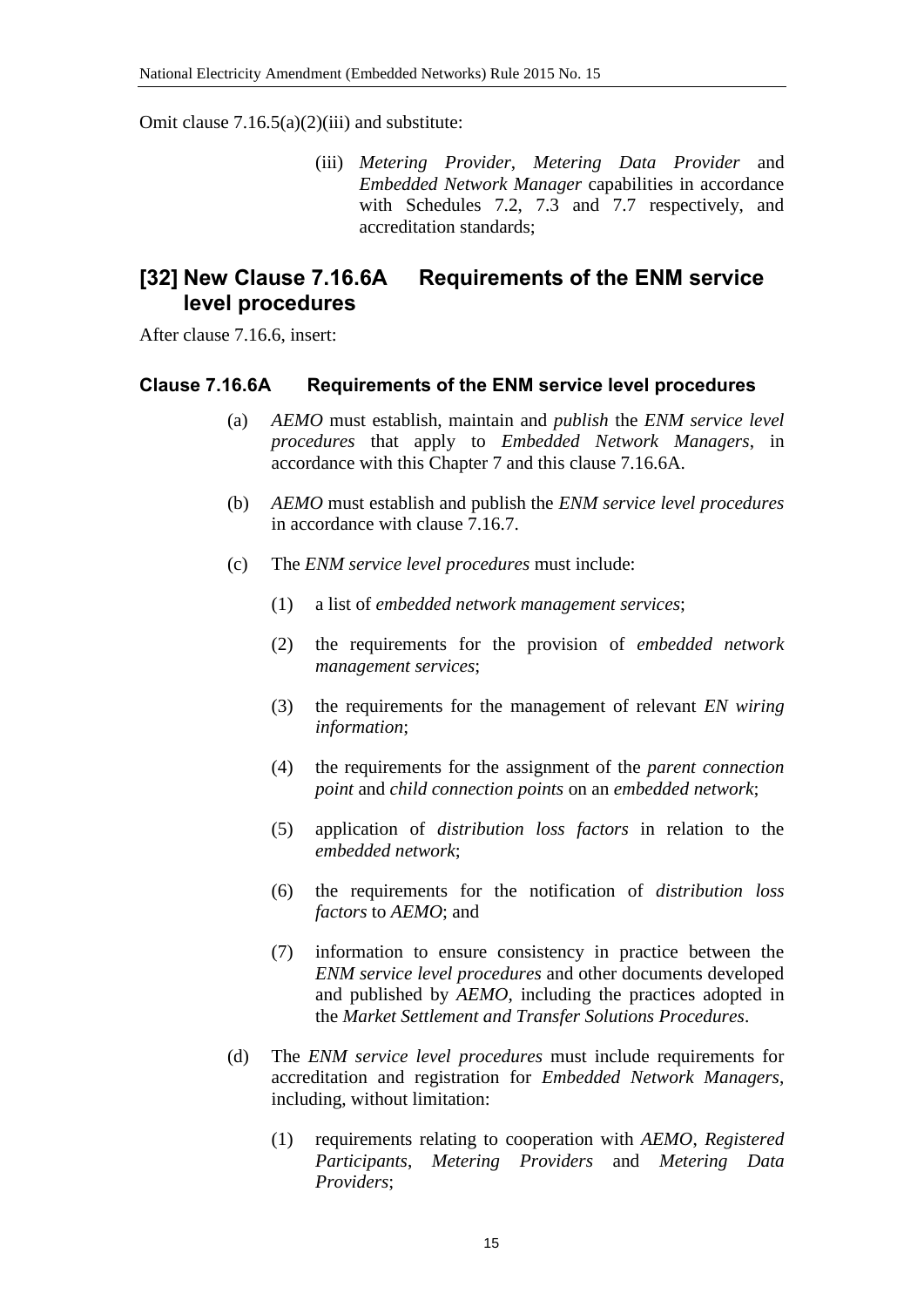- (2) the confidentiality of information collected by the *Embedded Network Managers*;
- (3) the resolution of disputes between *AEMO* and the *Embedded Network Managers*, including disputes associated with a breach of the *Rules* and procedures authorised under the *Rules*;
- (4) the access of *AEMO* to and the inspection and audit by *AEMO* of any relevant database maintained by the *Embedded Network Managers*;
- (5) the insurance which must be taken out by or on behalf of the *Embedded Network Managers*;
- (6) subcontracting by the *Embedded Network Managers*;
- (7) the software and systems that are used by the *Embedded Network Managers*;
- (8) the ownership of intellectual property that is developed or used by the *Embedded Network Managers*; and
- (9) the delivery up to *AEMO* of data, works, material and other property that *AEMO* has the right to in the event of the deregistration of an *Embedded Network Manager*.
- (e) The *ENM service level procedures* must contain information to ensure consistency in practice between the procedures and other documents developed and *published* by *AEMO*, including the practices adopted in the *Market Settlement and Transfer Solutions Procedures*.

#### **[33] New Clause 7.16.6B Guide to embedded networks**

After new clause 7.16.6A, insert:

#### **Clause 7.16.6B Guide to embedded networks**

*AEMO* must develop and *publish* a guide to *embedded networks* addressing, without limitation:

- (a) the nature of exemptions granted by the *AER* under section 13(3) of the *National Electricity Law* and clause 2.5.1(d) in respect of *embedded networks*;
- (b) which *retailers* and other persons are able to sell electricity to consumers whose premises are *supplied* with electricity conveyed through *embedded networks*; and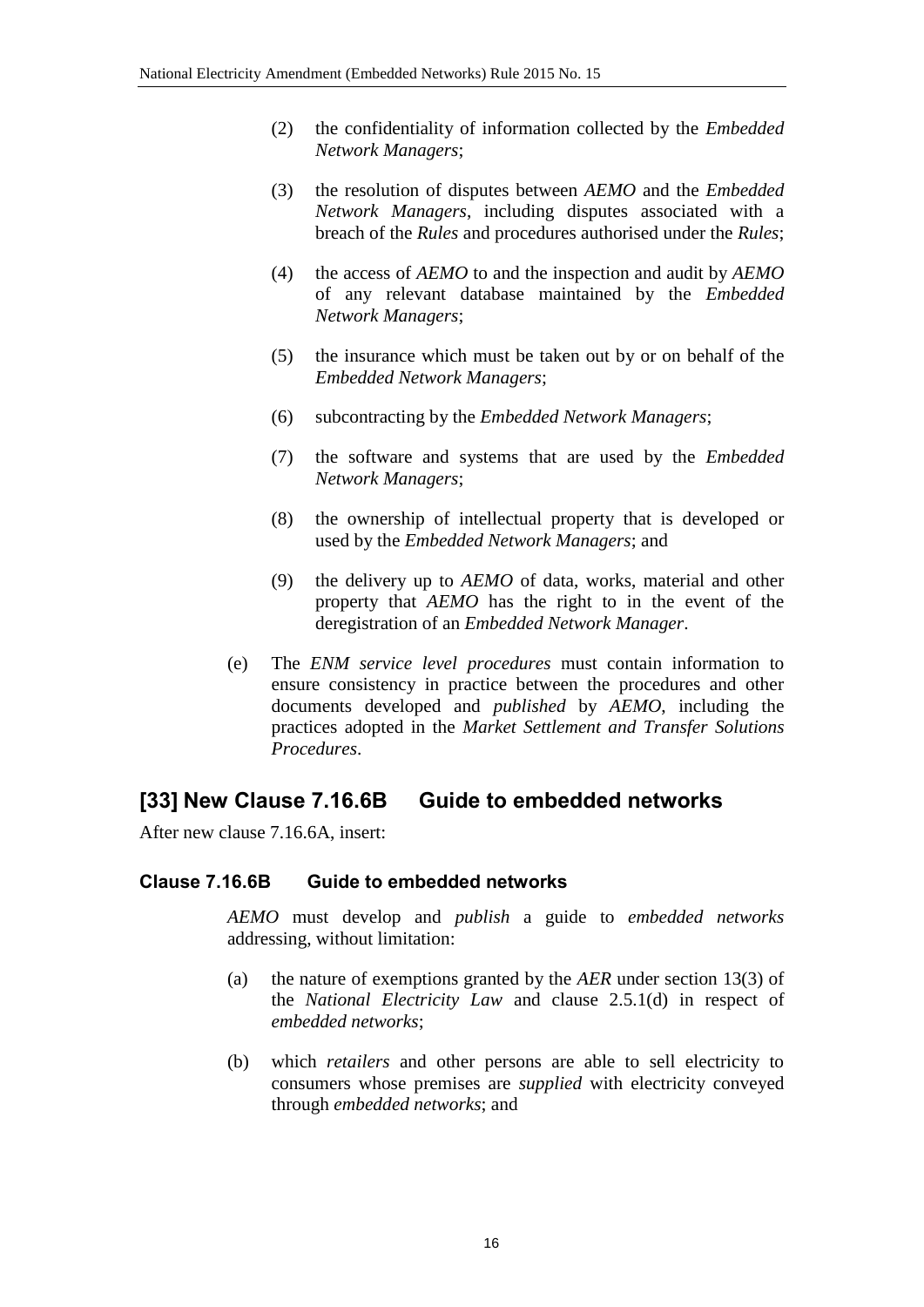(c) the roles, responsibilities and obligations of *Embedded Network Managers* under the *Rules* and procedures authorised under the *Rules*.

### **[34] Clause 7.16.7 Amendment of procedures in the Metering Chapter**

In clause 7.16.7(e)(2), insert " *Embedded Network Managers*," after "*Metering Data Providers*,".

### **[35] Clause 7.16.7 Amendment of procedures in the Metering Chapter**

After clause 7.16.7(e)(5), omit "or *Metering Data Provider*" and substitute", *Metering Data Provider* or *Embedded Network Manager*".

# **[36] Clause 7.17.4 Content of the B2B Procedures**

In clauses 7.17.4(h) and (i), omit "and *Metering Data Providers*" and substitute ", *Metering Data Providers* and *Embedded Network Managers*".

## **[37] Clause S7.1.2 Metering register information**

In S7.1.2(a)(4) insert " and the *Embedded Network Manager* in relation to a *child connection point*" after "*connection point*".

# **[38] New Schedule 7.7 Embedded Network Managers**

After Schedule 7.6, insert:

### **Schedule 7.7 Embedded Network Managers**

#### **S7.7.1 General**

- (a) An *Embedded Network Manager* must be accredited and registered by *AEMO*.
- (b) *AEMO* must establish a qualification process for *Embedded Network Managers* that enables accreditation and registration to be achieved in accordance with the requirements of this schedule 7.7.
- (c) An *Embedded Network Manager* must ensure that *embedded network management services* are carried out in accordance with the *Rules* and procedures authorised under the *Rules*.

#### **S7.7.2 Capabilities of Embedded Network Managers**

*Embedded Network Managers* must be able to exhibit to the reasonable satisfaction of *AEMO* the following capabilities: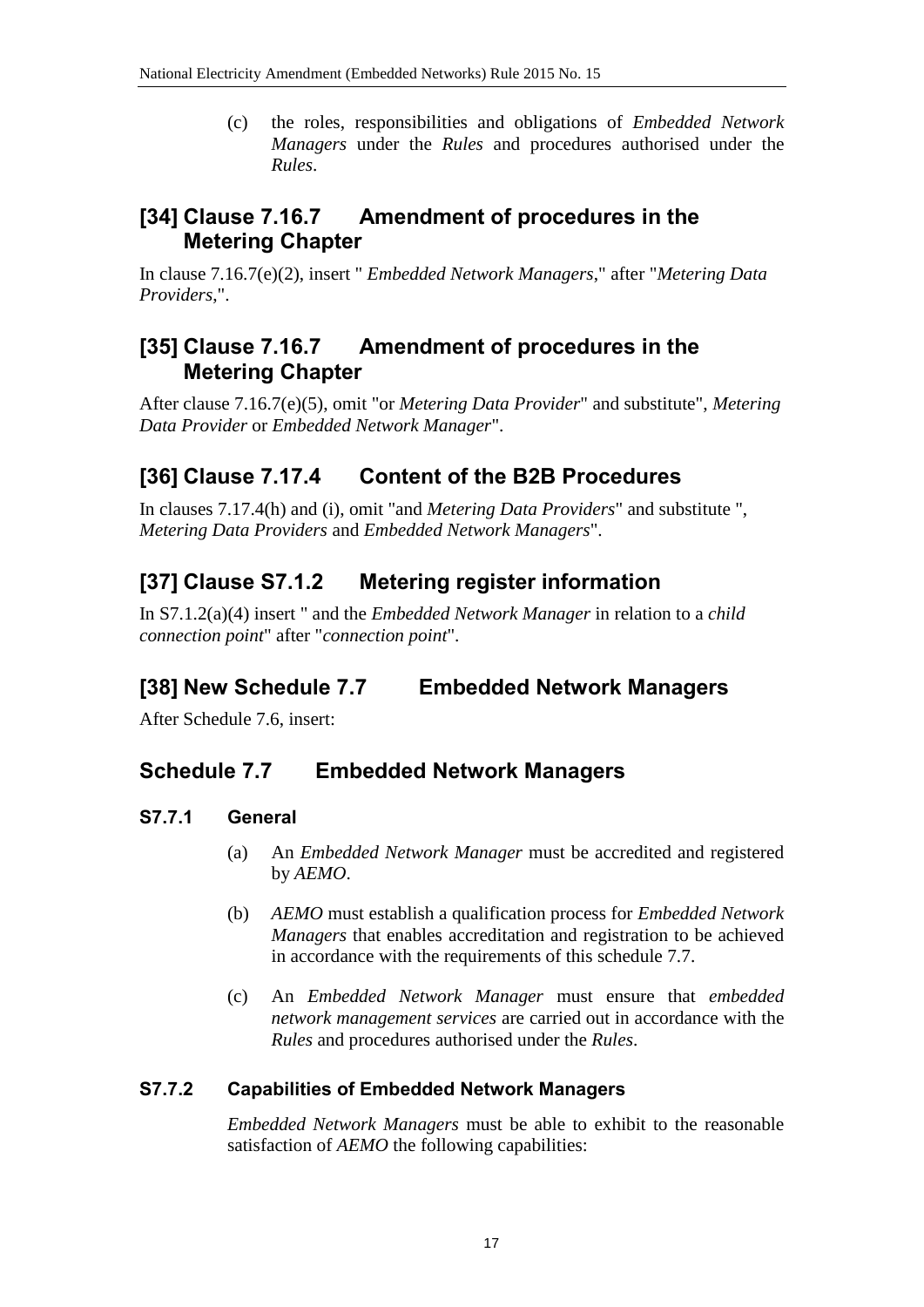- (a) detailed understanding of the *Rules* including this Chapter 7, and all procedures authorised under the *Rules* including the *ENM service level procedures*.
- (b) detailed understanding of:
	- (1) the terms and conditions on which the *AER* grants exemptions under section 13 of the *National Electricity Law* to persons who engage in the activity of owning, controlling or operating *embedded networks*; and
	- (2) any related guidelines developed and issued by the *AER* under clause 2.5.1.
- (c) detailed understanding of the participant role relationships and obligations that exist between *Embedded Network Managers*, *Metering Data Providers*, *Metering Providers*, *financially responsible Market Participants*, *Local Network Service Providers*, *AEMO* and *Metering Co-ordinators*.
- (d) the establishment of a system which will:
	- (1) underpin all operational documentation, processes and procedures;
	- (2) facilitate good change control management of procedures, IT systems and software;
	- (3) provide audit trail management of *EN wiring information*;
	- (4) maintain security controls and data integrity; and
	- (5) maintain knowledge and understanding of the *Rules* and relevant procedures, standards and guides authorised under the *Rules*.
- (e) understanding of the required logical interfaces necessary to support the provision of *embedded network management services* including the interfaces needed to:
	- (1) access *AEMO's* systems; and
	- (2) support the *metrology procedure*, *B2B Procedures*, *service level procedures*, *ENM service level procedures* and *Market Settlement and Transfer Solution Procedures*.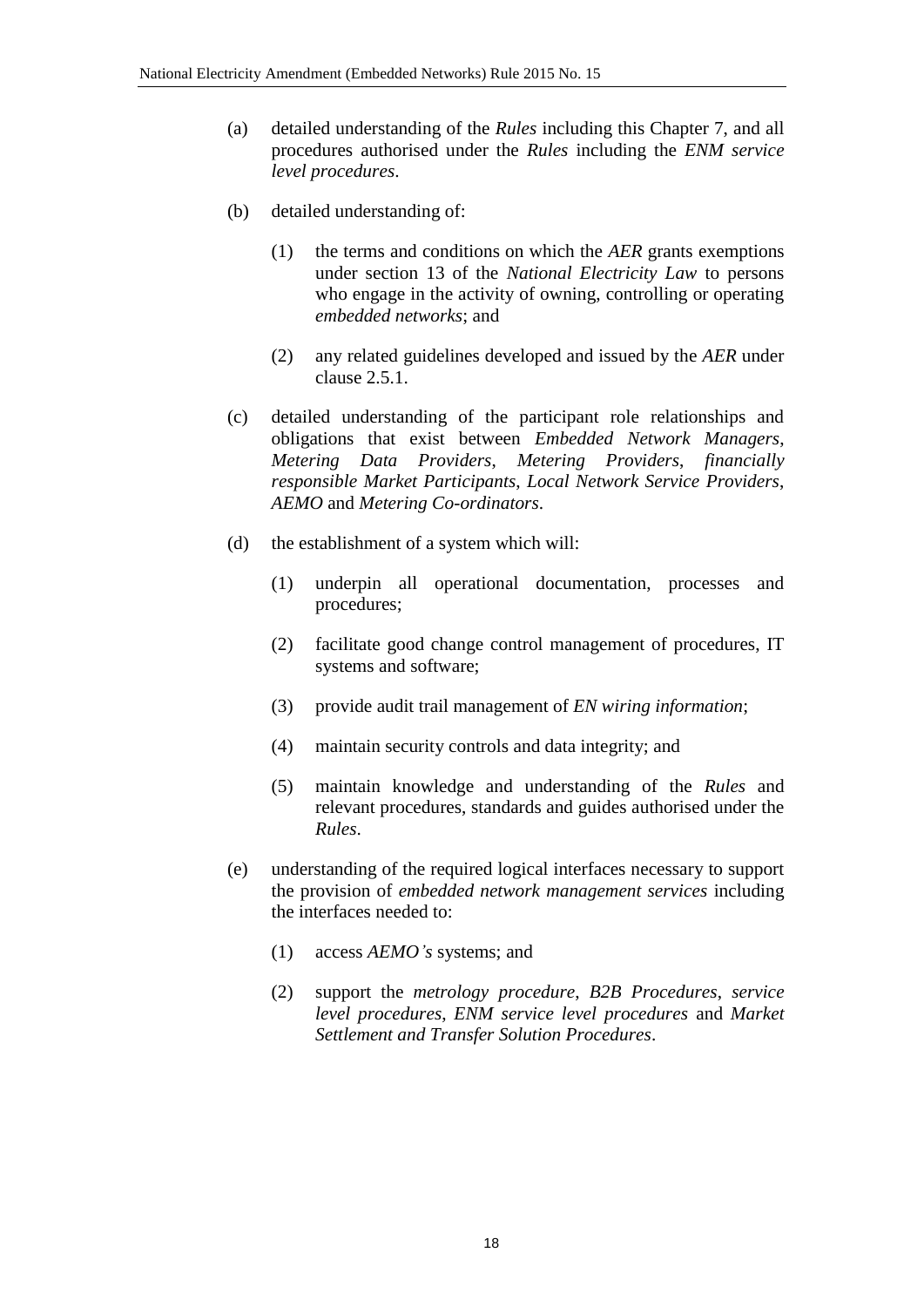#### <span id="page-18-0"></span>**Schedule 5 Amendment to the National Electricity Rules**

[\(Clause 5\)](#page-1-2)

### **[1] Chapter 10 Substituted definitions**

In Chapter 10, substitute the following definitions:

#### *B2B Communications*

Communications between *Local Retailers*, *Market Customers*, *Embedded Network Managers* and *Distribution Network Service Providers* relating to an end-user or *supply* to an end-user provided for in the *B2B Procedures*.

#### *B2B Objective*

The benefits from *B2B Communications* to *Local Retailers*, *Market Customers*, *Embedded Network Managers* and *Distribution Network Service Providers* as a whole should outweigh the detriments to *Local Retailers*, *Market Customers*, *Embedded Network Managers* and *Distribution Network Service Providers* as a whole.

#### *B2B Principles*

The following principles:

- (a) *B2B Procedures* should provide a uniform approach to *B2B Communications* in *participating jurisdictions* in which there are no *franchise customers*;
- (b) *B2B Procedures* should detail operational and procedural matters and technical requirements that result in efficient, effective and reliable *B2B Communications*;
- (c) *B2B Procedures* should avoid unreasonable discrimination between *Local Retailers*, *Market Customers*, *Embedded Network Managers* and *Distribution Network Service Providers*; and
- (d) *B2B Procedures* should protect the confidentiality of commercially sensitive information.

#### *connection point*

In relation to a *network* other than an *embedded network*, the agreed point of *supply* established between *Network Service Provider(s)* and another *Registered Participant*, *Non-Registered Customer* or *franchise customer* and includes a *parent connection point*.

In relation to an *embedded network*, the *child connection point*, unless otherwise specified.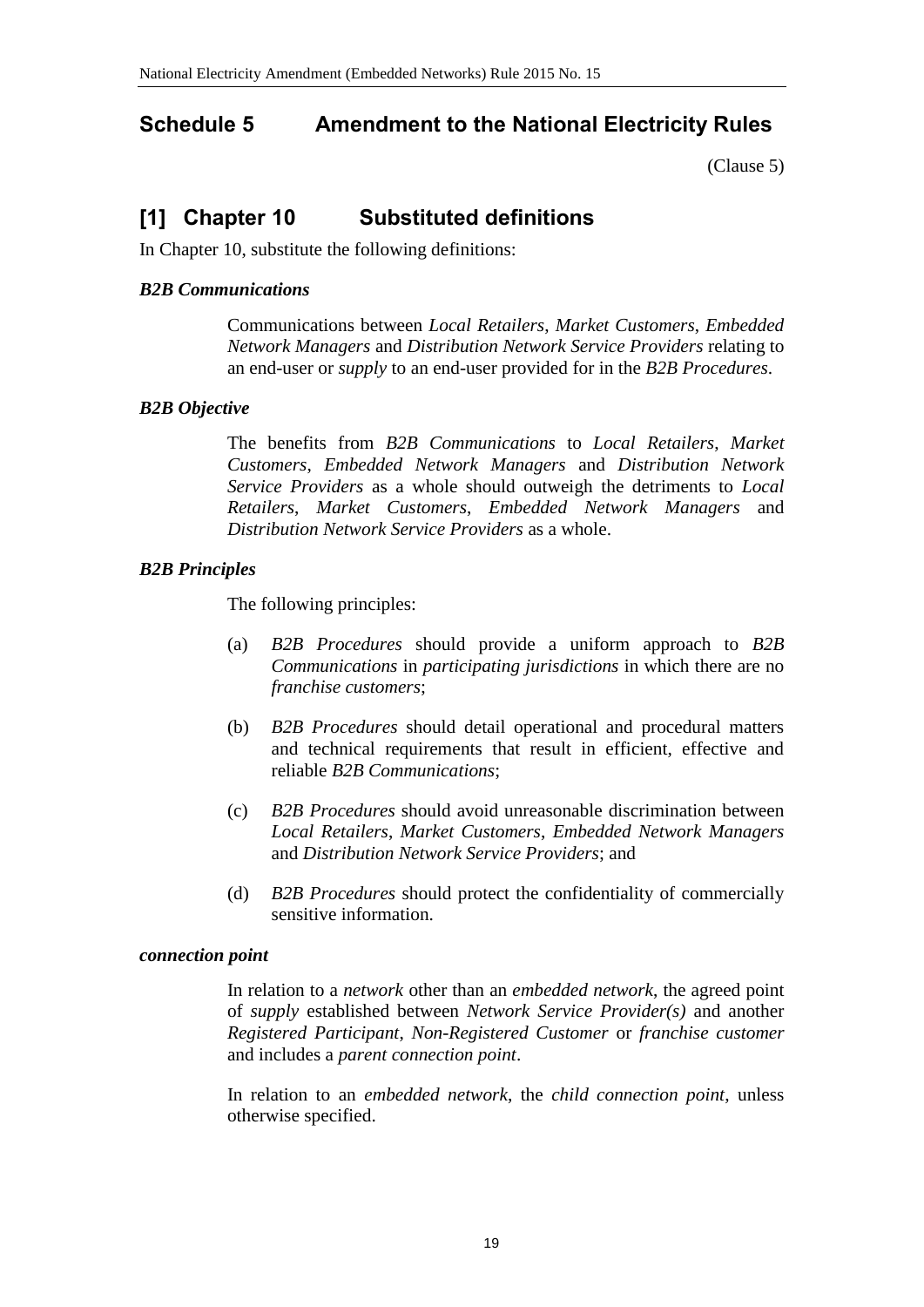#### *distribution loss factor*

An *average loss factor* calculated according to clause 3.6.3 or, in the case of *child connection points*, in accordance with guidelines developed by the *AER* under clause 2.5.1(d) and the *ENM service level procedures*.

#### *NMI Standing Data*

The following data in respect of a *connection point*:

- (a) the *NMI* of the *connection point* and the street address of the relevant *connection point* to which that *NMI* is referable;
- (b) the *NMI* checksum for the *connection point*;
- (c) the identity of the *Local Network Service Provider* or, if the *connection point* is a *child connection point*, the identity of the *Embedded Network Manager* and the *Exempt Embedded Network Service Provider*;
- (d) the code (known as a TNI) identifying the relevant *transmission node* which identifies the *transmission loss factor* and/or *transmission use of system* charge for the *connection point* and, if the *connection point* is a *child connection point*, the *NMI* of the *parent connection point* on that *embedded network*;
- (e) the relevant *distribution loss factor* applicable to the *connection point*;
- (f) the Network Tariff (identified by a code) applicable in respect of the *connection point*;
- (g) the *NMI* classification code (as set out in the *Market Settlement and Transfer Solution Procedures*) of the *connection point*;
- (h) the read cycle date, or date of next scheduled read or date in a relevant code representing the read cycle date or date of next scheduled read, for that *connection point*;
- (i) the profile type applicable to the *connection point*; and
- (j) such other categories of data as may be referred to in the *Market Settlement and Transfer Solution Procedures* as forming *NMI Standing Data*,

and, for the avoidance of doubt, does not include any *metering data* or other details of an end-user's consumption at that *connection point*.

#### *Registered Participant*

A person who is registered by *AEMO* in any one or more of the categories listed in rules 2.2 to 2.7. However: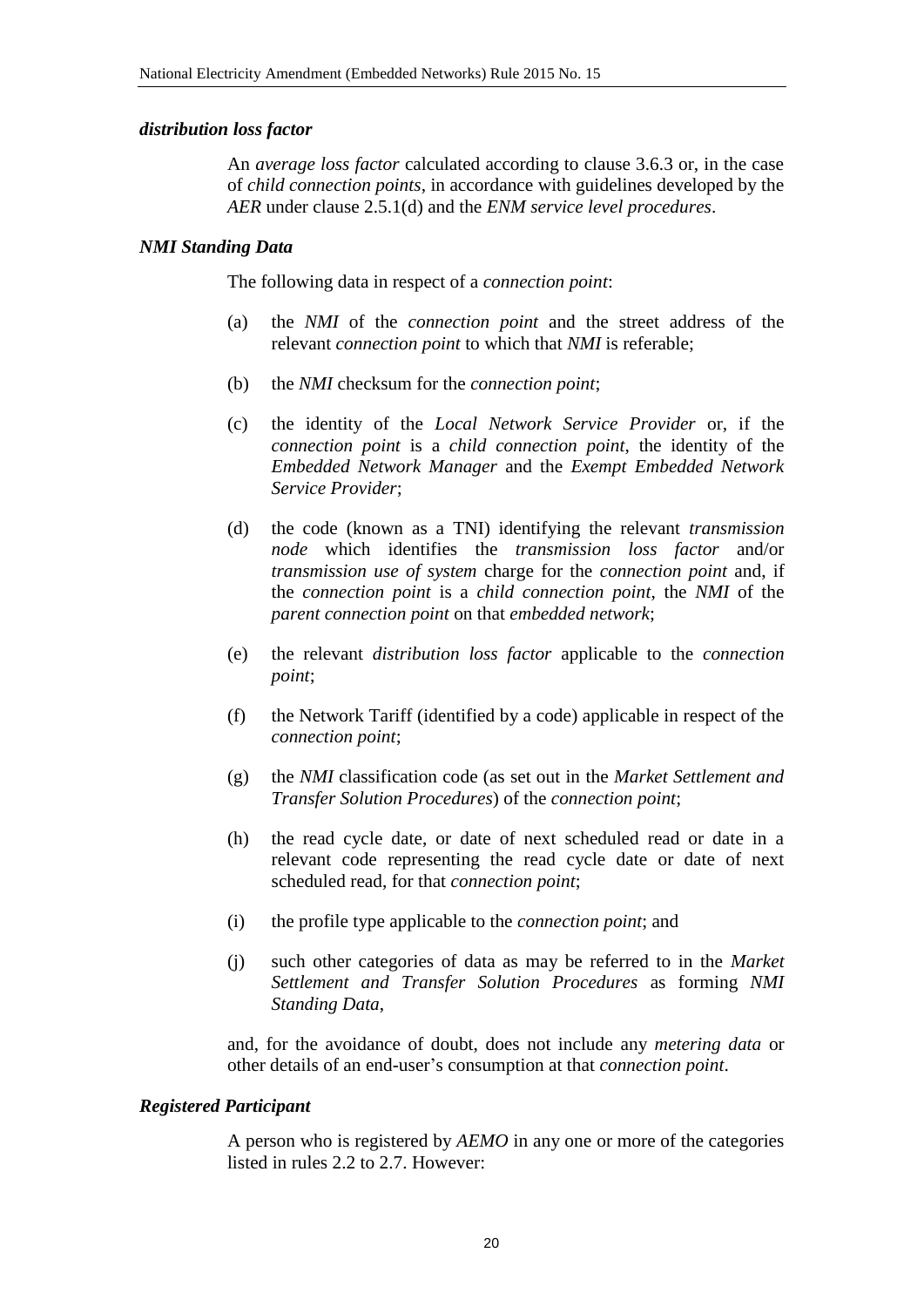- (a) in the case of a person who is registered by *AEMO* as a *Trader*, such a person is only a *Registered Participant* for the purposes referred to in rule 2.5A;
- (b) in the case of a person who is registered by *AEMO* as a *Metering Coordinator*, such a person is only a *Registered Participant* for the purposes referred to in rule 2.4A.1(d);
- (c) as set out in clause 8.2.1(a1), for the purposes of some provisions of rule 8.2 only, *AEMO*, *Connection Applicants*, *Metering Providers*, *Metering Data Providers* and *Embedded Network Managers* who are not otherwise *Registered Participants* are also deemed to be *Registered Participants*; and
- (d) as set out in clause 8.6.1A, for the purposes of Part C of Chapter 8 only, *Metering Providers*, *Metering Data Providers* and *Embedded Network Managers* who are not otherwise *Registered Participants* are also deemed to be *Registered Participants*.

## **[2] Chapter 10 New Definitions**

In Chapter 10, insert the following new definitions in alphabetical order:

#### *cooling off period*

Has the same meaning as in rule 47(2) of the *NERR*.

#### *embedded network management services*

Services that involve carrying out the roles, discharging the responsibilities and complying with the obligations of an *Embedded Network Manager* under the *Rules* and procedures authorised under the *Rules*.

#### *Embedded Network Manager*

A person:

- (a) who meets the requirements listed in schedule 7.7 and has been accredited and registered by *AEMO* as an *Embedded Network Manager*; and
- (b) who has not been deregistered by *AEMO* as an *Embedded Network Manager* under clause 7.4.4(d).

#### *EN wiring information*

Panel layouts and wiring diagrams relevant to an *embedded network*.

#### *ENM conditions*

An *Exempt Embedded Network Service Provider* must: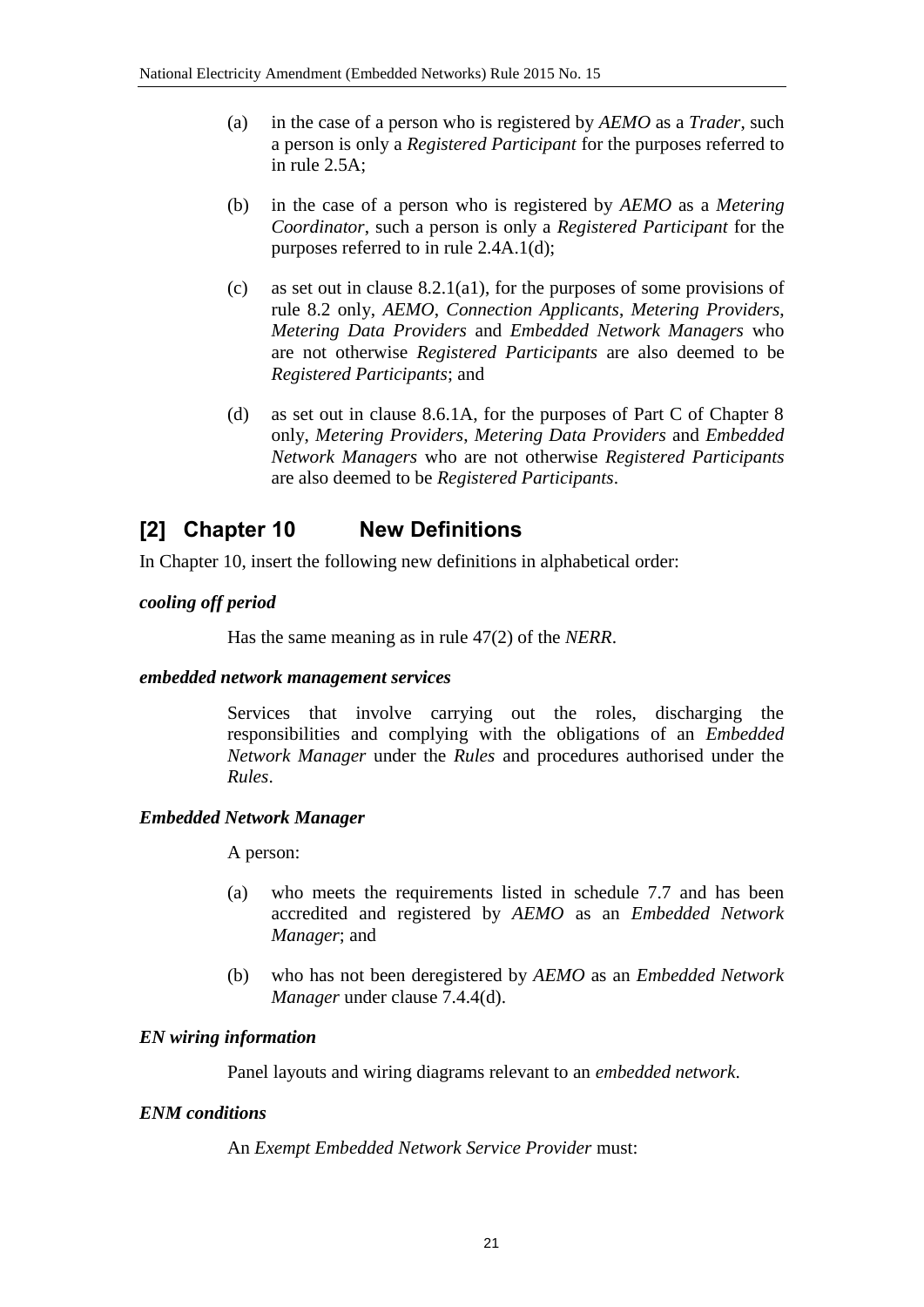- (a) act as the *Embedded Network Manager* for the relevant *embedded network*; or
- (b) engage an *Embedded Network Manager* to provide *embedded network management services* for the relevant *embedded network*; and
- (c) enter into an agreement with an *Embedded Network Manager* for the provision of *embedded network management services* where that person has engaged an *Embedded Network Manager* under paragraph (b).

#### *ENM conditions trigger*

In relation to a *small customer*, when the *small customer* enters a *market retail contract* for the sale of energy at the relevant *child connection point* and the *cooling off period* in relation to that contract has expired.

In relation to a *large customer*, when the *large customer* has entered a contract for the sale of energy at the relevant *child connection point*.

#### *ENM service level procedures*

The procedures established by *AEMO* in accordance with clause 7.16.6A.

#### *market retail contract*

Has the same meaning as in the *NERL*.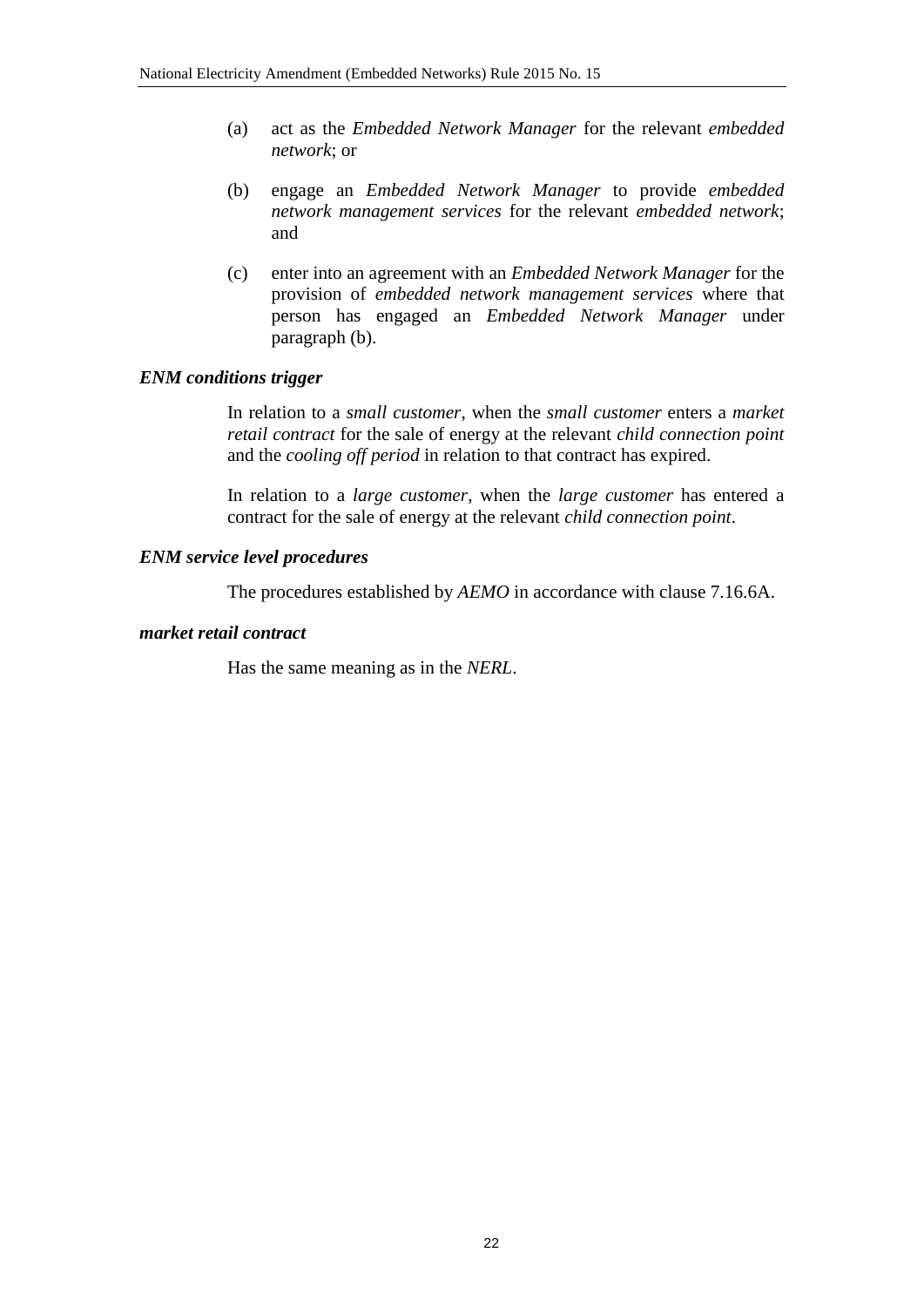#### <span id="page-22-0"></span>**Schedule 6 Savings and Transitional Amendments to the National Electricity Rules**

[\(Clause 8\)](#page-2-0)

#### **[1] Chapter 11 Savings and Transitional Rules**

After rule 11.86, insert:

#### **Part ZZO Embedded Networks**

#### **11.87 Rules consequential on the making of the National Electricity Amendment (Embedded Networks) Rule 2015**

#### **11.87.1 Definitions**

(a) In this rule 11.87:

**Amending Rule** means the National Electricity Amendment (Embedded Networks) Rule 2015.

**effective date** means 1 December 2017.

**old Chapter** 7 means the Chapter 7 of the *Rules* as in force immediately before the effective date.

(b) Italicised terms used in this rule, not otherwise defined, have the same meaning as under Schedule 3 of the Amending Rule.

#### **11.87.2 Amended Procedures and NMI Standing Data Schedule**

- (a) By 1 September 2016, *AEMO* must amend and *publish* the following procedures to take account of the Amending Rule:
	- (1) *Market Settlement and Transfer Solution Procedures*;
	- (2) *metrology procedure*; and
	- (3) *service level procedure*.
- (b) The *Information Exchange Committee* must make an *Information Exchange Committee Recommendation* to *change* the *B2B Procedures* to take account of the Amending Rule by 1 August 2016.
- (c) Subject to clause 7.2A.3(k) of old Chapter 7, *AEMO* must *publish B2B Procedures* to take account of the Amending Rule by 1 September 2016.